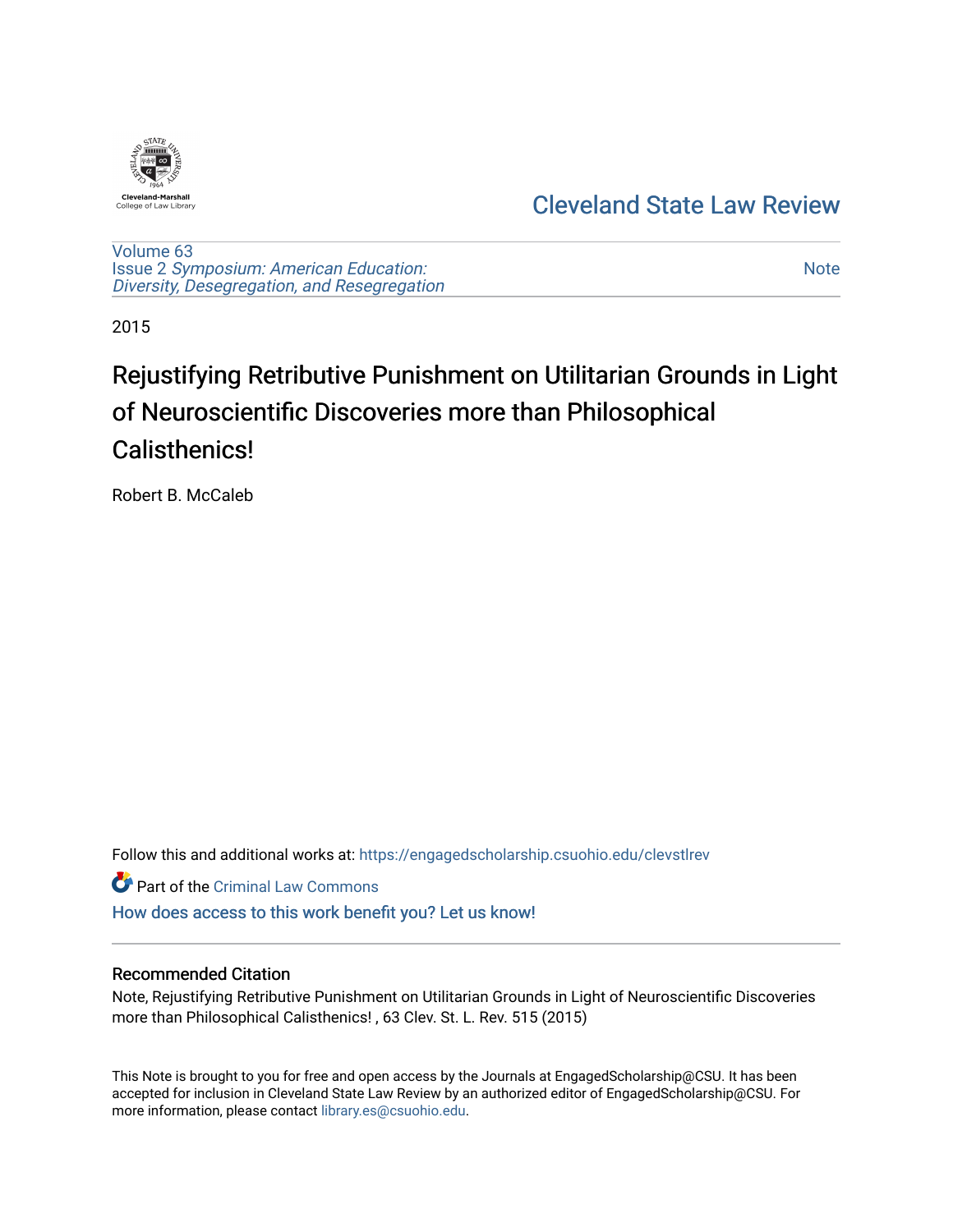## **REJUSTIFYING RETRIBUTIVE PUNISHMENT ON UTILITARIAN GROUNDS IN LIGHT OF NEUROSCIENTIFIC DISCOVERIES MORE THAN PHILOSOPHICAL CALISTHENICS!**

#### ROBERT B. MCCALEB\*

| $\mathbf{I}$ |                                                                                  |  |
|--------------|----------------------------------------------------------------------------------|--|
| П.           |                                                                                  |  |
|              | $\mathcal{A}$ .                                                                  |  |
|              | Professor Delgado's Reformulation and Expansion 519<br>B.                        |  |
| HL.          |                                                                                  |  |
|              | $\mathcal{A}$ .                                                                  |  |
|              | Terminology of the Criminal Law and Philosophical Concepts<br>$\overline{B}$     |  |
|              | Underlying It                                                                    |  |
|              | An Introduction to Two Brain Areas Whose Functions<br>$\mathcal{C}$              |  |
|              | Undermine the Legitimacy of Free Will Attributions-                              |  |
|              |                                                                                  |  |
|              | D                                                                                |  |
|              | E                                                                                |  |
|              | The Main Thrust of the Materialist-Utilitarian<br>$\mathbf{1}$                   |  |
|              |                                                                                  |  |
|              | $2^{\circ}$                                                                      |  |
| IV           |                                                                                  |  |
| V.           |                                                                                  |  |
| VI.          |                                                                                  |  |
|              | Title: "Defense of Extreme Environmental Interference with the<br>$\overline{A}$ |  |
|              |                                                                                  |  |
|              | $\overline{B}$                                                                   |  |
|              | $\mathcal{C}$                                                                    |  |
|              | D                                                                                |  |
|              | E.                                                                               |  |
| VII-         |                                                                                  |  |

#### I. INTRODUCTION

Recent discoveries in neuroscience show that ancient and widely-held popular beliefs about free will, decision making, and voluntary action are deeply flawed, and that these concepts are potentially reducible to discrete, observable chemical events

 <sup>\*</sup> Cleveland-Marshall College of Law, J.D. Candidate, 2015. This article received the 2013–2014 Howard L. Oleck Award for Distinguished Legal Writing by a Student (Best Overall Paper) from the Cleveland-Marshall College of Law faculty, as well as the 2013–2014 Best Associate Note Award from the Editors of the Cleveland State Law Review. The author would like to thank Dr. Dana Watts for everything, ever, Professor Donald Watts for always believing in the author, if not in Materialism, and Caitlin Hill for believing in both.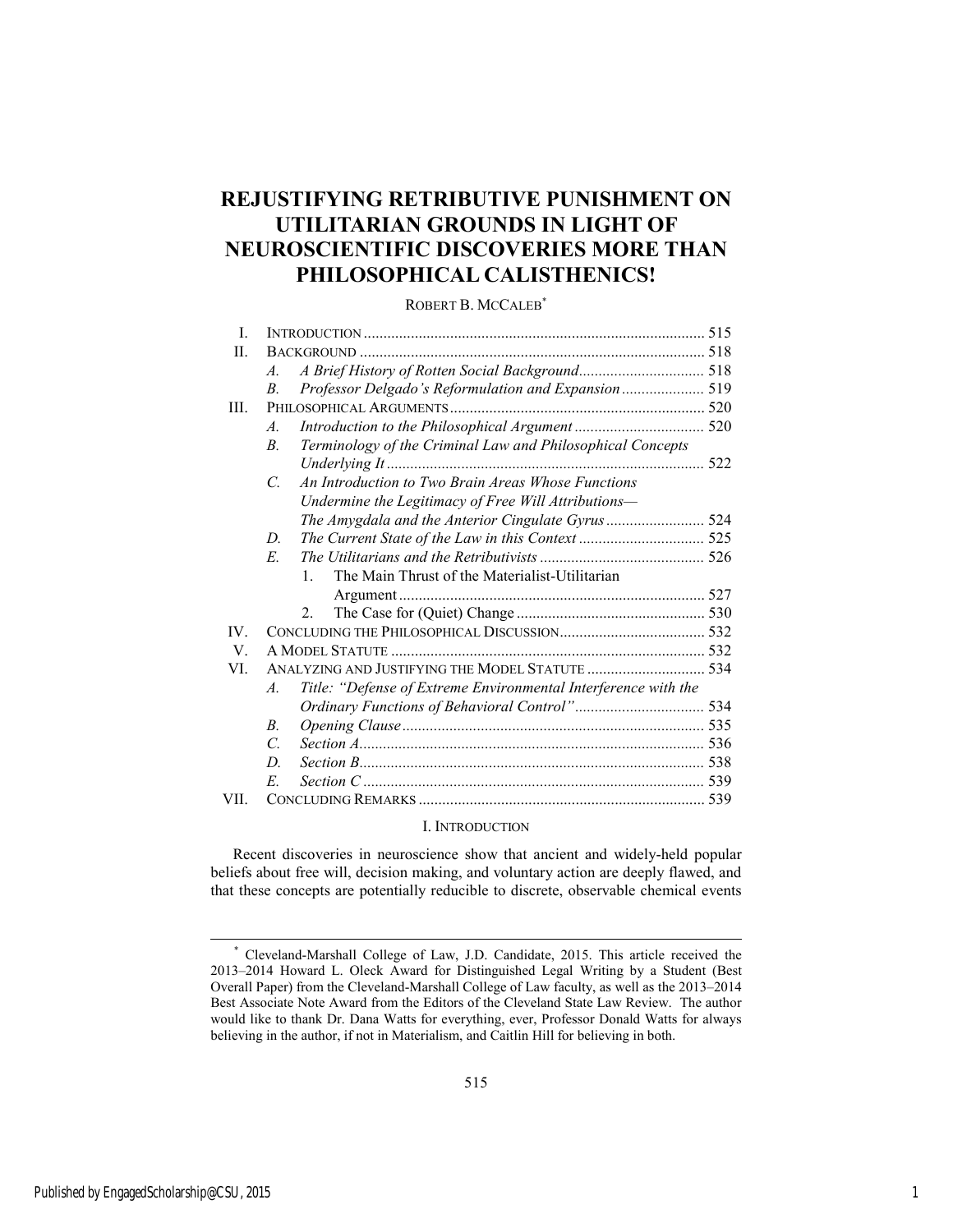in the brain.<sup>1</sup> The classical<sup>2</sup> criminal law, however, presupposes the existence of practically unrestrained free will, and demands that it be exercised within certain boundaries and in (or not in) certain ways.<sup>3</sup> Accordingly, viewed broadly, classical criminal law and materialist neuroscience rely on philosophically irreconcilable explanations of the sources and causes of volitional behavior.

The Rotten Social Background defense ("RSB")—first described by Judge Bazelon in his partial dissent in *U.S. v. Alexander*<sup>4</sup>—provides an eminently clear lens for scrutinizing the seemingly inevitable convergence of classical criminal law and materialist neuroscience. This is because RSB is qualitatively different from classical defenses in several relevant ways.<sup>5</sup> First, RSB is uniquely interested in the causal relationship between environmental conditions and social behavior. It views the criminal actor as a sensory-input/response-output mechanism with an observable degree of probabilistic determinism governing her behavior.<sup>6</sup> This concept will be discussed more fully below, but presently, it is important to note that this is a point of view widely accepted in neuroscience, partially (though controversially) accepted in moral philosophy, and generally not accepted in the law. Second, RSB takes a very broad timeline into account. It connects environmental stimuli to an actor's later behavior in a way that other defenses do not.<sup>7</sup> Third, it relies on an interpretation of

 $\frac{1}{1}$  Hans H. Kornhuber & Luder Deecke, *Readiness for Movement—The Bereitschaftspotential Story*, CURRENT CONTENTS, no. 4, Jan. 22, 1990, at 14, *available at*  http://www.garfield.library.upenn.edu/classics1990/A1990CH18100001.pdf (providing a concise and readable relation of the event by the main characters); Benjamin Libet, *Do We Have Free Will?*, 6 J. CONSCIOUSNESS STUDIES No. 8-9, 47-57 (1999) (describing the experiments, their methodology and results, and Libet's sense of their implications). These neuroscientific explanations of behavior proceed from a materialist foundation that attempts to formulate a comprehensive description of the mind and its operations without recourse to unverifiable abstractions. *See* Daniel C. Dennett, *The Self as a Responding—and Responsible—Artefact*, 1001 ANNALS OF THE N.Y. ACAD. SCI. 39 (2003); Paul Churchland, *Some Reductive Strategies in Cognitive Neurobiology*, XCV MIND 379, 279 (1986), *available at* http://w3.uniroma1.it/cordeschi/Articoli/churchland.htm.

<sup>2</sup> I will use the modifier "classical" consistently throughout this note to refer to the Criminal Law as it exists in the Anglo-American criminal system today. This Criminal Law I take to be explicitly moralistic in its proscriptions, compatibilist in its approach to free will, retributive in its justifications for punishment, and dualistic in its treatment of the mind body problem.

<sup>3</sup> H.L.A. HART, PUNISHMENT AND RESPONSIBILITY (Oxford Univ. Press 1968).

4 United States v. Alexander, 471 F.2d 923, 957-65 (D.C. Cir. 1972) (Bazelon, J., dissenting).

<sup>5</sup> *Id.* at 958-60. Regarding the classical defenses like duress, self-defense, intoxication and insanity, the focus is often on the actor's free conduct leading up to the criminal event in question. This is sometimes so in a duress situation, where the defense can be undone if the actor was negligent in putting himself into a situation where duress was foreseeable. *See, e.g.*, Regina v. Sharp, 3 W.L.R. 1, 8-9, Q.B. 853, 860-61 (1987) (U.K.). Even in an insanity defense situation, the investigation focuses largely on the accused's capacities at and right around the moment of the crime. *See* Blake v. United States, 407 F.2d 908 (5th Cir. 1969).

6 WAYNE R. LAFAVE, PRINCIPLES OF CRIMINAL LAW 165-71, 218-24 (2d ed. 2010); ARNOLD H. LOEWY, CRIMINAL LAW IN A NUTSHELL 129-32, 152-158 (5th ed. 2009).

<sup>7</sup> *Alexander*, 471 F.2d at 957-59; LAFAVE, *supra* note 6*,* at 130.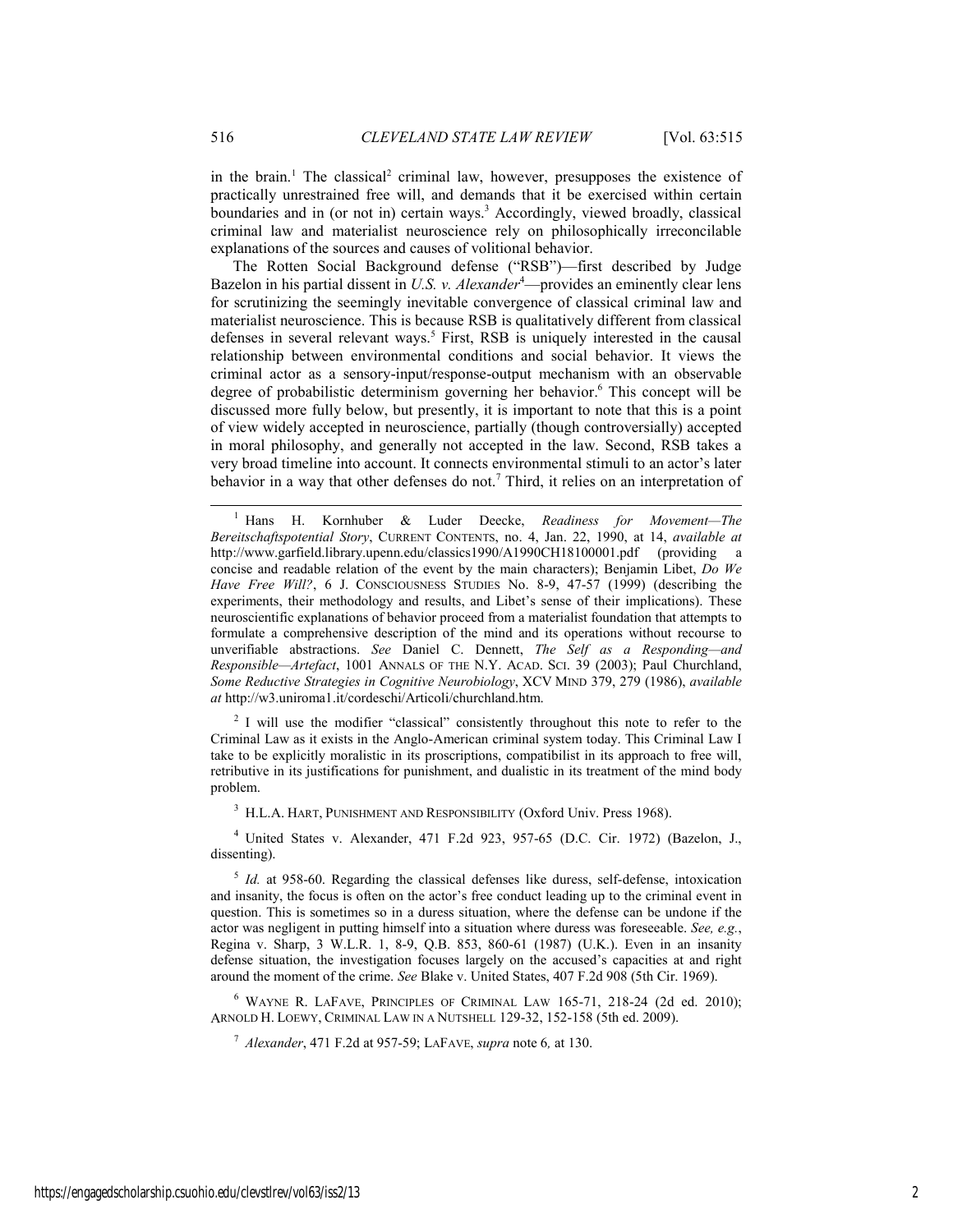extremely abnormal responses to non-exceptional stimuli by otherwise essentially normal individuals (by dualistic, libertarian standards) as sub- or non-voluntary.<sup>8</sup> Thus, RSB pierces the semi-permeable boundary between legal "sanity" and legal "insanity."

Each of these unique features is skeptically received by the classical criminal law mainly because of its fundamentally non-scientific, folk-psychological position on free will.10 However, discoveries in contemporary neuroscience strongly support each of these features.<sup>11</sup> While chemical, causal, and deterministic brain events indisputably play a central role, RSB is virtually ignored as a frightening intrusion by materialism into the dualist sanctuary of the law. Yet RSB, as an indicator species for the health of the criminal law's philosophic ecosystem, cannot be discounted out of hand any longer. In fact, the reconciliation of law and materialism is both practically and morally obligatory. This note proposes that such a reconciliation might be best accomplished by rebuilding the otherwise discredited retributive justifications of punishment on essentially utilitarian foundations, an idea discussed extensively below at section C of the Discussion.

Merely re-explaining the theoretical underpinnings of retributive punishment without proposing practical changes would amount to a demonstration of linguistic calisthenics. Therefore, in conjunction with a theoretical reappraisal, there must also be several practical modifications to traditional retributive "punishment" that may serve to maximize the utility of a re-justified utilitarian retributivism.<sup>12</sup> However, these expansions are beyond the scope of this note. Rather, the main practical focus will be on crafting a model statute—in the style of the American Legal Institute's Model Penal Code—that brings the aery language of Bazelon's dissent into a more concrete form.

The second part will begin by examining the content and reasoning behind Bazelon's dissent. Next, it will familiarize the reader with the most important and relevant brain structures, their broadly significant functions, and their relation to volitional behavior. Further, the second part will lay out the essential theoretical positions under which the analysis in the third part will proceed. The third part will

10 Emad H. Atiq, *How Folk Beliefs About Free Will Influence Sentencing: A New Target for the Neuro-Determinist Critics of Criminal Law*, 16 NEW CRIM. L. REV. 449, 474-92 (2013) (describing the "commonsense 'folk' notion of freedom" as one that is strongly opposed to determinism and founded on the presumption of total human volition and responsibility for actions, regardless of external— or internal— influences on the actor).

<sup>11</sup> See generally MICHAEL MOORE, PLACING BLAME: A GENERAL THEORY OF THE CRIMINAL LAW (1997).

 $12$  For instance: the transformation of prisons into inpatient clinics for the treatment of the neuro-physically disadvantaged; the black-letter formulation of a revised RSB defense that permits mitigation *without* devaluing responsibility beyond palatable lower limits; and (3) the progressive opening of the law to utilitarian ideas with retributivist moral foundations. Operating in concert, such changes would have profoundly beneficial effects by decreasing recidivism, increasing the respect of the under-privileged (i.e. the poor) and de-privileged (i.e. the incarcerated) for the rule of law, and minimizing economic waste created by useless repeat retributive incarceration of individuals with especially undermined freedom of will.

 <sup>8</sup> Joshua Greene & Jonathan Cohen, *For the Law, Neuroscience Changes Nothing and Everything*, 359 PHILOS. TRANSACTIONS ROYAL SOC'Y BIO. SCI. 1776 (2004).

<sup>9</sup> LAFAVE, *supra* note 6, at 130-35.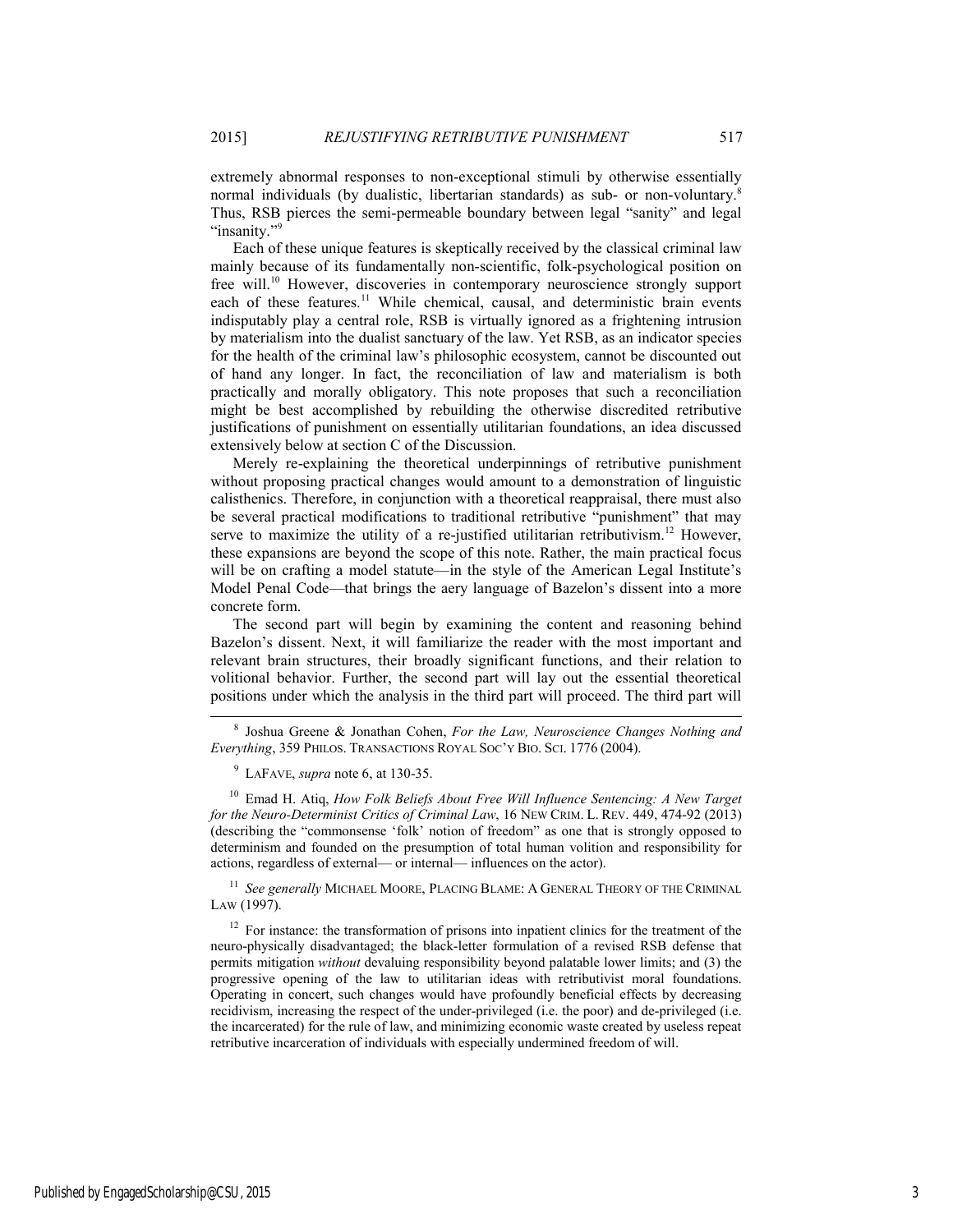begin with an assessment of RSB's reception (or, indeed, rejection) in the decades since *Alexander*. It will then consider several reasons for its manifestly cool reception. The third section will then set forth the causes of the irreconcilability of classical criminal law and materialism. Finally, the third section will lay out an experimental approach to the problem of punishment in a world without unrestrained free will in the form of a model statute.

#### II. BACKGROUND

This part begins with a short history of the development of Rotten Social Background. Next, it describes several exemplary brain-areas and explains their roles in volitional behavior and decision-making. Finally, it summarizes the positions of the main camps into which advocates for radical reform of the criminal law have divided.

#### *A. A Brief History of Rotten Social Background*

In 1972, Judge David Bazelon introduced the Rotten Social Background defense to the American legal world in his dissent in *United States v. Alexander*. 13 In *Alexander*, the defendant, a young black man, shot and killed a white man who hassled him in a restaurant and called him a "black bastard."<sup>14</sup> The defendant grew up in an impoverished, single-parent home in the unstable Watts neighborhood of Los Angeles.<sup>15</sup> Throughout his early life he was tormented by racism, abuse, and little meaningful opportunity for inclusion in ordinary society.16 At trial, his defense counsel proposed to describe the nature and effects of his upbringing to the jury in support of mitigation.<sup>17</sup> The trial judge rejected the proposal categorically.<sup>18</sup> In his pained and disquieting dissent, Judge Bazelon concluded that the jury should have

 $15$  *Id.* 

 $16$  *Id.* 

<sup>17</sup> *Id.* at 958-59.

<sup>18</sup> *Id.* In a perfect example of the typical attitude taken toward RSB by the judiciary at large, the district judge rejected the proposal in the following exchange:

THE COURT: . . . I will tell them it is not in any way a question of his rotten social background. DEFENSE COUNSEL: I object. THE COURT: You may. COUNSEL: May I state my reasons? THE COURT: You may. COUNSEL: I was talking in terms of the cause of his condition. THE COURT: No, you weren't sir. You were appealing in the most direct way to something that I am going to keep out of the courtroom, if I stay a Judge. I am not going to permit it to come in here.

*Id.* at 959 n.101.

 <sup>13</sup> United States v. Alexander, 471 F.2d 923, 957-65 (D.C. Cir. 1972) (Bazelon, J., dissenting).

<sup>14</sup> *Id.* at 957.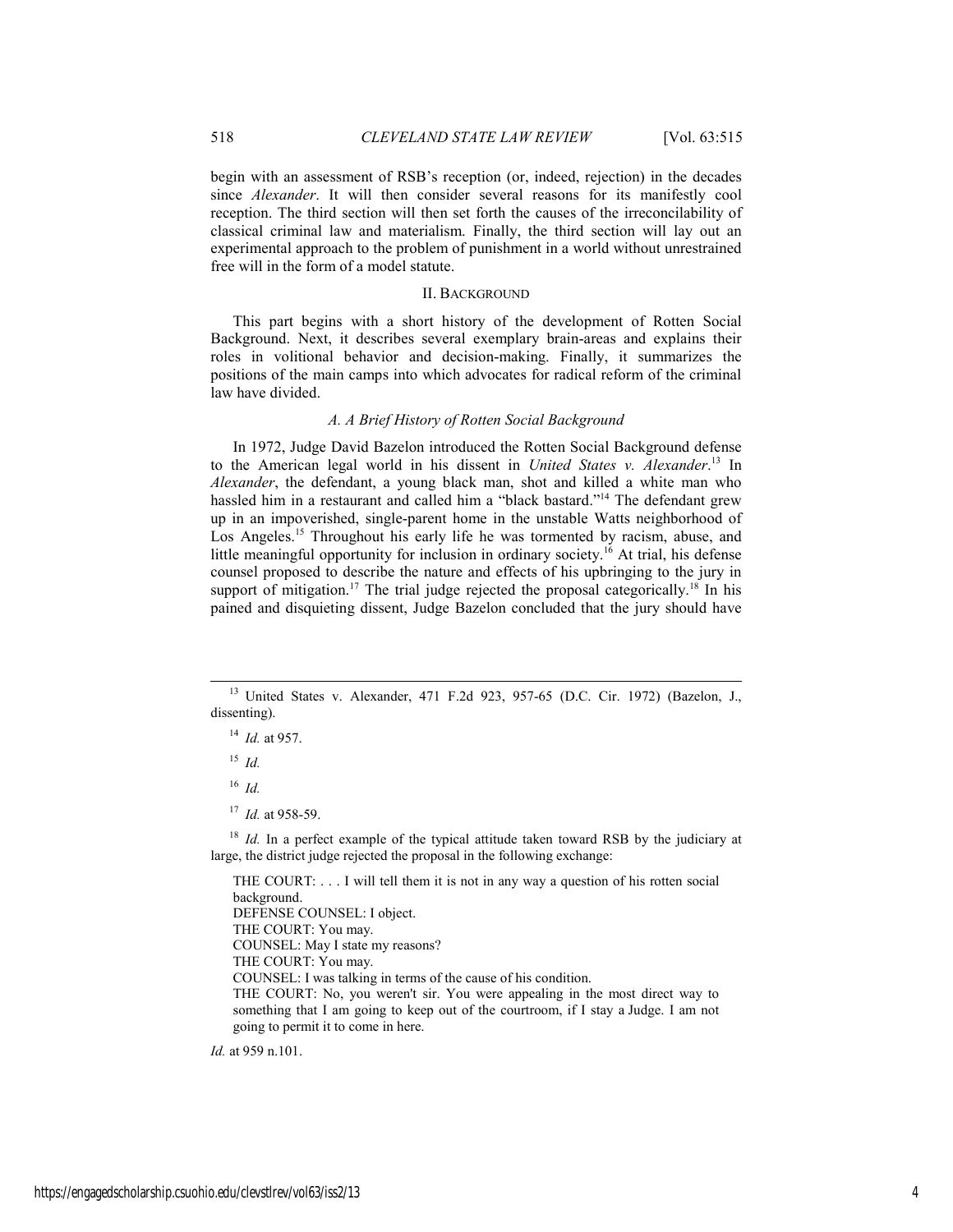been allowed to hear about the defendant's terrible early life.<sup>19</sup> Judge Bazelon set out four mutually exclusive, almost-equally problematic outcomes if RSB were considered:

We can impose narrow and admittedly illogical limitations on the responsibility defense to insure that a defendant like Murdock will not be acquitted on the theory that he lacked responsibility. [Or,] [i]f we remove the practical impediments to Murdock's defense and he is, in fact, acquitted for lack of responsibility, he could be released from custody in spite of his apparent dangerousness . . . [Or,] we can strive to find a vaguely therapeutic purpose for hospitalization . . . . Finally, if there are no known or foreseeable techniques for "curing" someone like Murdock . . . we [could] confine him in exclusive reliance on a prediction of

dangerousness. That confinement would be nothing more or less than unadorned preventive detention.<sup>20</sup>

From among these four distasteful choices, Judge Bazelon chose the second, mainly on compassionate grounds and based on his conception of fundamental justice and injustice.<sup>21</sup> He was not blind to the frightening consequences his decision, if adopted, could have.

#### *B. Professor Delgado's Reformulation and Expansion*

Thirteen years after *Alexander*, Professor Richard Delgado argued for a similar defense based on "severe environmental deprivation."<sup>22</sup> Professor Delgado offered several compelling reasons for the adoption of such a defense, chiefly that appalling deprivation during upbringing has known and predictable effects on later decisionmaking and lifestyle.23 Thus, like Judge Bazelon, Professor Delgado approached the problem of severely disadvantaged offenders from a sociological point-of-view and through compassionate appeals for reform.24 However, where Judge Bazelon's reasoning was mainly jurisprudential, Professor Delgado's was all but revolutionary in character and aspiration.<sup>25</sup>

<sup>21</sup> *Id.*

22 Richard Delgado, *"Rotten Social Background": Should the Criminal Law Recognize a Defense of Severe Environmental Deprivation?*, 3 L. & INEQ. 9 (1985) [hereinafter Delgado, *Rotten*].

 $^{23}$  *Id.* 

<sup>24</sup> *Id.* at 75-83; *see also* Richard Delgado, *The Wretched of the Earth*, 2 ALA. C.R. & C.L. L. REV. 1 (2011) [hereinafter Delgado, *Wretched*].

<sup>25</sup> *See, e.g.*, Delgado, *Rotten*, *supra* note 22, at 81-83*.* Delgado does not openly embrace the leftist, progressive point of view, though he describes its argument with evident sympathy. Thus,

[I]n the Marxist and critical criminologist view, vengeful, self-seeking behavior is a normal response to an oppressive social system and can only be ended when that

<sup>&</sup>lt;sup>19</sup> *Id.* at 961-65. Judge Bazelon felt that though the defendant was not insane under the prevailing legal test, the extreme deprivation he suffered had produced behavioral propensities that could not be fitted tidily into traditional criminal beliefs about responsibility and desert.

<sup>20</sup> *Id.* at 962-64.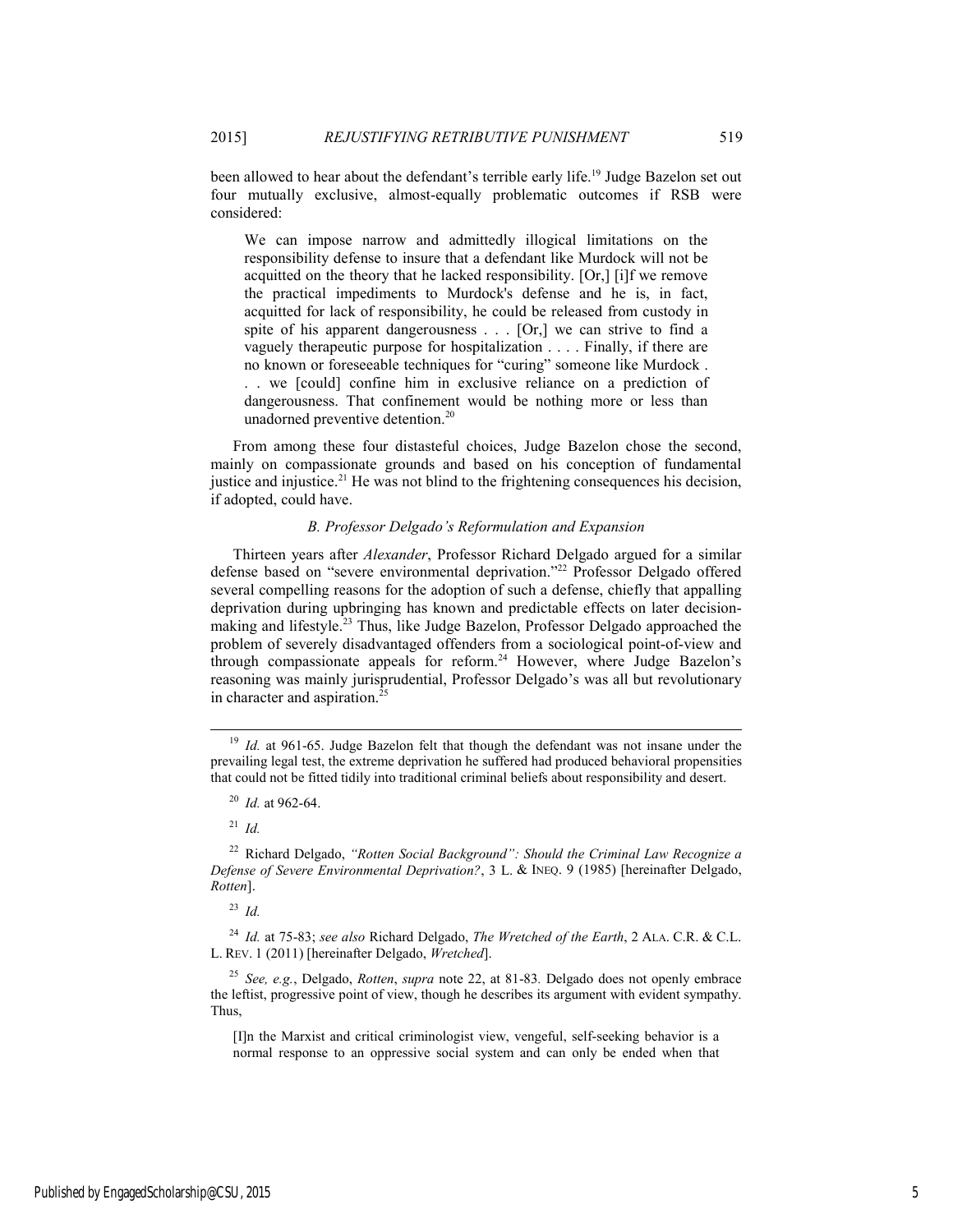#### III. PHILOSOPHICAL ARGUMENTS

This part sets out a novel philosophical argument in defense of a rejustified retributivism. It begins with a brief survey of the recent developments in neuroscience that tend to undermine, to a greater or lesser extent, the prevailing notions that underpin the criminal law—notions like free will, responsibility for conduct, blame for bad acts, and desert of punishment. Then, it examines some of the main philosophical responses to the problem of diminished free will as demonstrated by the explosive discoveries of neuroscience. Though the philosophical controversies are exceedingly complex, this note takes Jonathan Cohen and Joshua Greene's *For the Law, Neuroscience Changes Nothing and Everything* as a model position representing broadly the utilitarian-materialist position that stands against the classical libertarian-retributivist system currently justifying punishment. Finally, this part sets out the content and argumentation for a novel construction of retributivist punishment. The argument postulates, in substance, that though retributivism has been slowly discredited by neuroscience, it should be retained as the predominant justification for punishment because, when compared to its only legitimate philosophical rival—utilitarianism—it actually, and surprisingly, possesses *greater* utility.

#### *A. Introduction to the Philosophical Argument*

In a series of experiments conducted in the early 1980s, the neurologist Benjamin Libet asked participants to press a button when they saw a light turn on.<sup>26</sup> By measuring activity in each subject's brain, Libet discovered that the conscious act of pressing the button was preceded by an unconscious rise in the "readiness potential" of certain neurons, beginning 550 milliseconds before the act.27 Astonishingly, the subjects only became aware of the intention to act 350 milliseconds after the rise in readiness potential but 200 milliseconds *before* the act occurred.28 For 200

system is radically restructured. The alienated worker or unemployed RSB person is shorn of self-respect, has no attachment to the broader community, and is a constant source of misdirected rebellion through crime. Punishment of persons for crimes they commit out of economic and political necessity is, in this view, senseless and inequitable.

*Id.* at 81. Most of Professor Delgado's subsequent scholarship has continued to focus on the sociopolitical aspects of rotten social background. *E.g.*, Delgado, *Wretched*, *supra* note 24; Richard Delgado, *The Myth of Upward Mobility*, 68 U. PITT. L. REV. 879 (2007) [hereinafter Delgado, *Myth*]; Richard Delgado, *Rodrigo's Portent: California and the Coming Neocolonial Order*, 87 WASH. U. L. REV. 1293 (2010); Richard Delgado, *Zero-Based Racial Policies: An Evaluation of Three Best-Case Arguments on Behalf of the Nonwhite Underclass*, 78 GEO. L.J. 1929 (1990). Likewise, the great majority of subsequent works by other authors inspired by Judge Bazelon and Professor Delgado have focused on the political and sociological side of the defense, and have espoused a more-or-less open political leftism. *E.g.*, Paul H. Robinson, *Are We Responsible for Who We Are?: The Challenge for Criminal Law Theory in the Defense of Coercive Indoctrination and "Rotten Social Background*,*"* 2 ALA. C.R. & C.L. L. REV. 52 (2011); Erik Luna, *Spoiled Rotten Social Background*, 2 ALA. C.R. & C.L. L. REV. 23 (2011); Mythri Jayaraman, *Rotten Social Background Revisited*, 14 CAP. DEF. J. 327 (2002).

<sup>26</sup> *See* Libet, *supra* note 1, at 47.

<sup>27</sup> *Id.* at 50-51.

<sup>28</sup> *Id.* at 48-51.

l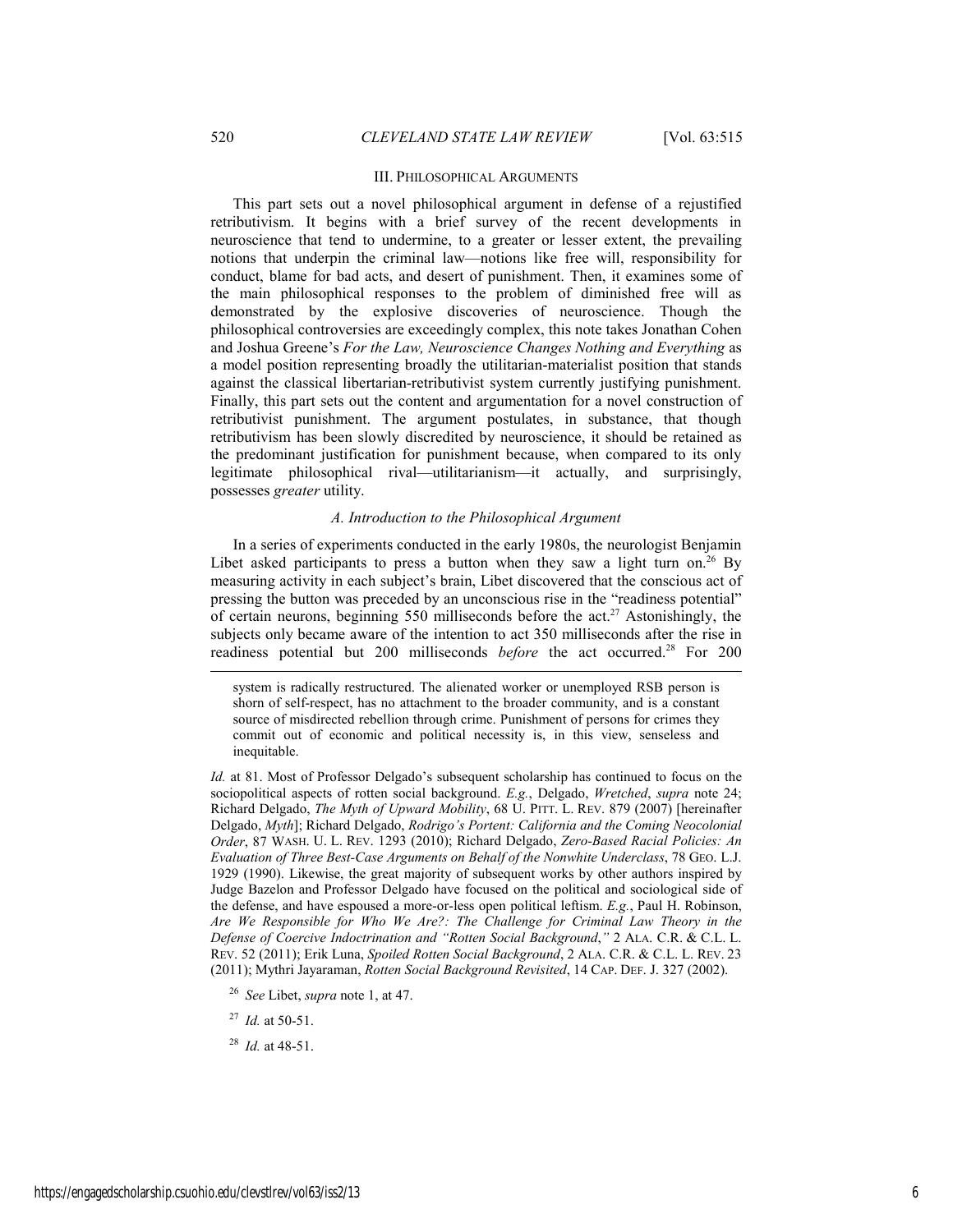milliseconds, therefore, the subjects' brains apparently began unconscious production of the act before they "chose" to initiate it.<sup>29</sup> In the course of these experiments, Libet also found that, although the unconscious brain may *initiate* voluntary acts, there is a short period of time during which the conscious brain can "veto" them.<sup>30</sup> Thus, Libet himself declined to proclaim the disproof of free will.<sup>31</sup> However, the implications of his work were repeatedly taken up and expanded upon by materialist philosophers and legal scholars.<sup>32</sup>

Over the last three decades, neuroscience has continuously produced evidence supporting some degree of physio-chemical determinism in human behavior.<sup>33</sup> Some of that evidence strongly suggests that the conscious brain's "veto" power can be limited, interfered with, or even eliminated entirely. This suggestion undermines prevailing retributivist justifications of punishment, which depend on the legitimacy of free will attributions.<sup>34</sup> Accordingly, it is necessary to make a reasoned, careful choice about how to punish in a world with less and less free will.

Assuming that we do not wish to abandon punishment entirely, we could transition from our current retributivist system based mainly on moral prerogatives to a (more-or-less untried) utilitarian system based mainly on efficiencies. Yet, while all punishment could conceivably be justified on utilitarian grounds, utilitarian justifications are subject to grave practical and ethical problems. In short, because of its pliable over-emphasis on efficiencies, utilitarianism is easily molded to justify almost any punishment.<sup>35</sup> But there is a way to retain retributive justifications while

<sup>31</sup> *Id.* at 55-57.

<sup>32</sup> Materialism, or "physicalism," is the thesis that everything is physical— made of matter—including traditionally non-physical phenomena like the mind. If everything is physical, the argument goes, then everything is subject to the laws of physics and causation from the formation of a star to the formation of a thought. *See* Daniel Stoljar, *Physicalism*, *in* THE STANFORD ENCYCLOPEDIA OF PHILOSOPHY (Edward N. Zalta, ed.) (Feb. 13, 2001, rev. Sept. 9, 2009), http://plato.stanford.edu/entries/physicalism/ (last visited Nov. 2, 2014). For examples of materialists using Libet's experiments to prove their point, see, for example, Dennett, *supra* note 1 (arguing that evidence of preconscious decision-making undermines the plausibility of causally-effective conscious persons); Churchland, *supra* note 1 (using neuroscience to bolster his hardcore, almost fanatical materialist position that, like Dennett's, goes almost all the way to complete denial of causally effective personhood). The law itself remains mostly unaffected. *See infra* Part II.C.

<sup>33</sup> *See generally* MICHAEL S. GAZZINAGA, WHO'S IN CHARGE?: FREE WILL AND THE SCIENCE OF THE BRAIN (reprt. ed. 2012).

 $29$  Note that the distinction between the "conscious" and "unconscious" brain essentially refers to the distinction between prefrontal cortex and the rest of the brain, respectively. The term "conscious" in this context typically denotes self-awareness and a capacity for moral and abstract reflection of the sort seemingly unique to humans. Thus, a cat is conscious in that it is aware of environmental stimuli, but not "conscious" in the sense of being capable of moral judgments. Cats are amoral. For concise and readable descriptions of any area of the brain discussed in this note, see generally RITA CARTER, MAPPING THE MIND (rev. ed. 2010) [hereinafter CARTER, MAPPING].

<sup>30</sup> Libet, *supra* note 1, at 52-54.

<sup>34</sup> *See infra* Part II.A.

<sup>35</sup> *See infra* Part III.A.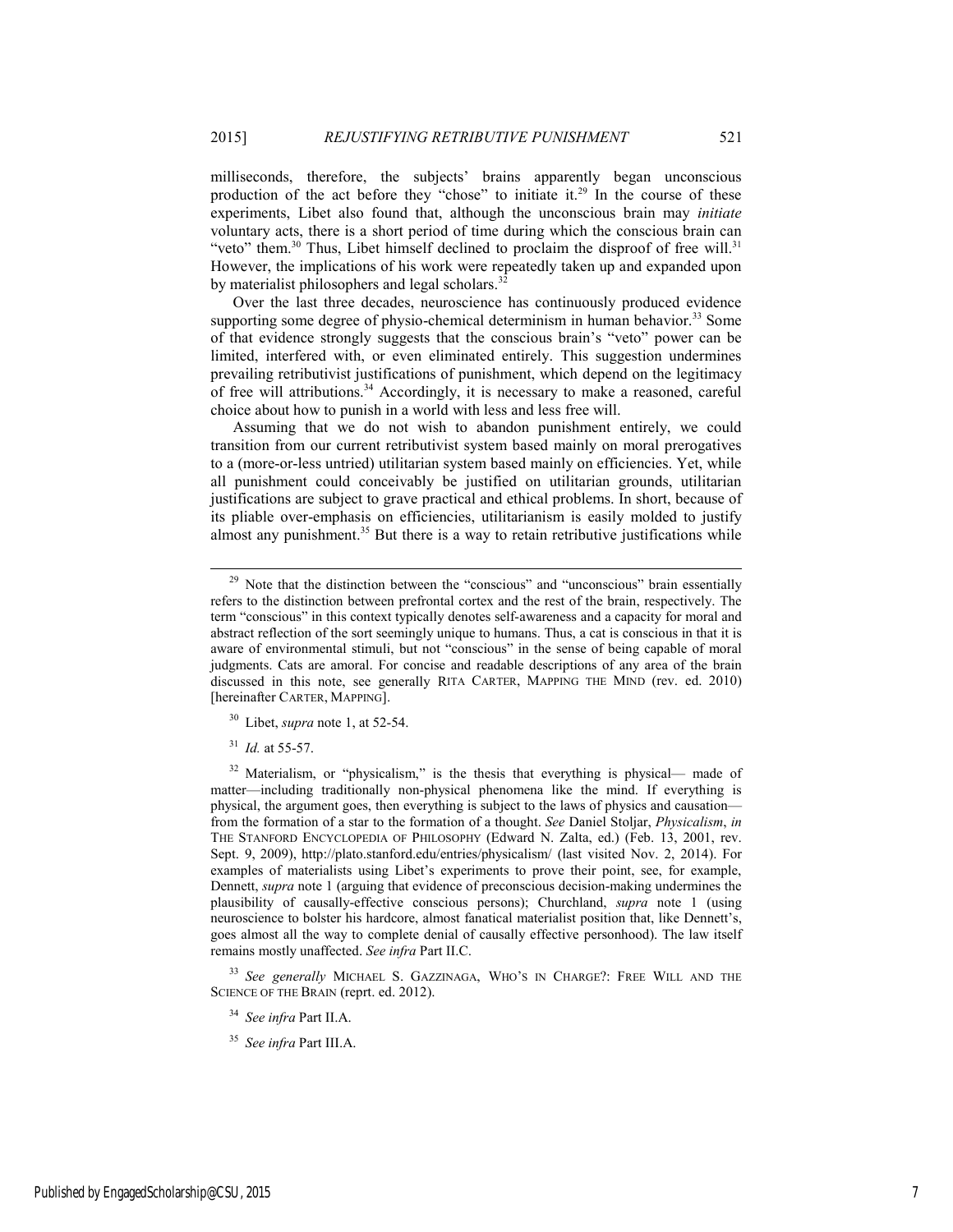recognizing, and even incorporating, neuroscientifically-supported circumscription of free will: it is to re-justify retributivism on *utilitarian* grounds. This is more than a philosophical parlor trick—such a re-conception would allow greater inclusivity for novel defenses, buttress the legitimacy of the criminal law against future neuroscientifically-derived materialist attacks, and ensure that punishment is predictably and accurately dispensed. This approach follows from the postulate that it is better for society to treat people as if they have unencumbered free will*—*even if they might not—than to treat them like chemical mechanisms controlled by the laws of physics—even if they might be. It amounts to saying that retributivism has more utility than utilitarianism.

#### *B. Terminology of the Criminal Law and Philosophical Concepts Underlying It*

It is black letter law that (in almost every case) criminal liability requires both *mens rea* and *actus reus*. 36 Because the *actus reus* requirement is generally understood to entail (more-or-less) philosophically unrestrained free will, many scholars have described the criminal law as metaphysically "libertarian."<sup>37</sup> Determinism, the counter-point to libertarianism, basically holds that the identifiable causal chain behind every past and present event permits theoretically perfect prediction of future events, including complex human behaviors.<sup>38</sup> If perfect prediction is possible, because of the laws of cause and effect, then actors are actually heavily restricted in their "choices.<sup>"39</sup> Accordingly, determinists—who are almost always also materialists—have serious doubts about the scope of free will and, by extension, retributivism.40

It is also generally agreed that there are two chief ways of justifying punishment  $-$  Kantian retributive justifications<sup>41</sup> and Benthamite utilitarian justifications.<sup>42</sup>

<sup>37</sup> Libertarianism as a metaphysical position is distinct from and unrelated to the political theory of the same name. *See* Peter Vallentyne, *Libertarianism*, *in* THE STANFORD ENCYCLOPEDIA OF PHILOSOPHY (Edward L. Zalta ed.) (Sept. 5, 2002, rev. July 1, 2014), http://plato.stanford.edu/ entries/libertarianism/ (last visited Nov. 2, 2014); *see generally* HART, *supra* note 3 (addressing throughout, and attempting to refute, determinist critiques of the criminal law).

<sup>38</sup> *See* Carl Hoefer, *Causal Determinism*, *in* THE STANFORD ENCYCLOPEDIA OF PHILOSOPHY (Edward L. Zalta ed.) (Jan. 23, 2009, rev. Jan. 21, 2010), http://plato.stanford.edu/entries/ determinism-causal/ (last visited Nov. 2, 2014).

 $39$  That is, a "choice" proceeds from a cause, and is merely that cause's inevitable effect.

40 Andrew E. Lelling, *Eliminative Materialism, Neuroscience and the Criminal Law*, 141 U. PA. L. REV. 1471 (1993) (attempting to describe a theoretical utilitarian legal system in a world without free will). *But see generally* BRAND BLANSHARD, REASON AND BELIEF (Yale Univ. Press 1974) (an idealist, as opposed to a materialist, attempting to reconcile determinism and responsibility, but only incidentally with an eye to the criminal law).

<sup>41</sup> *See* IMMANUEL KANT, GROUNDWORK OF THE METAPHYSICS OF MORALS 62-66 (H.J. Paton, trans., Wilder Publ'ns 2008) (establishing the fundamental parts of his famous "categorical imperative" of moral duties).

<sup>42</sup> *See, e.g.*, JEREMY BENTHAM, THE PRINCIPLES OF MORALS AND LEGISLATION (Prometheus Books 1988) (one of Bentham's many works arguing from the assumption that "the good" is

<sup>&</sup>lt;sup>36</sup> The actus reus must be a "voluntary" act, and the actor must commit that voluntary act with the requisite mens rea. Except in very rare circumstances, the actor must at least act "negligently" with respect to a material element of the offense. *See* LAFAVE, *supra* note 6, at 165-71, 218-24; LOEWY, *supra* note 6, at 129-32, 152-158.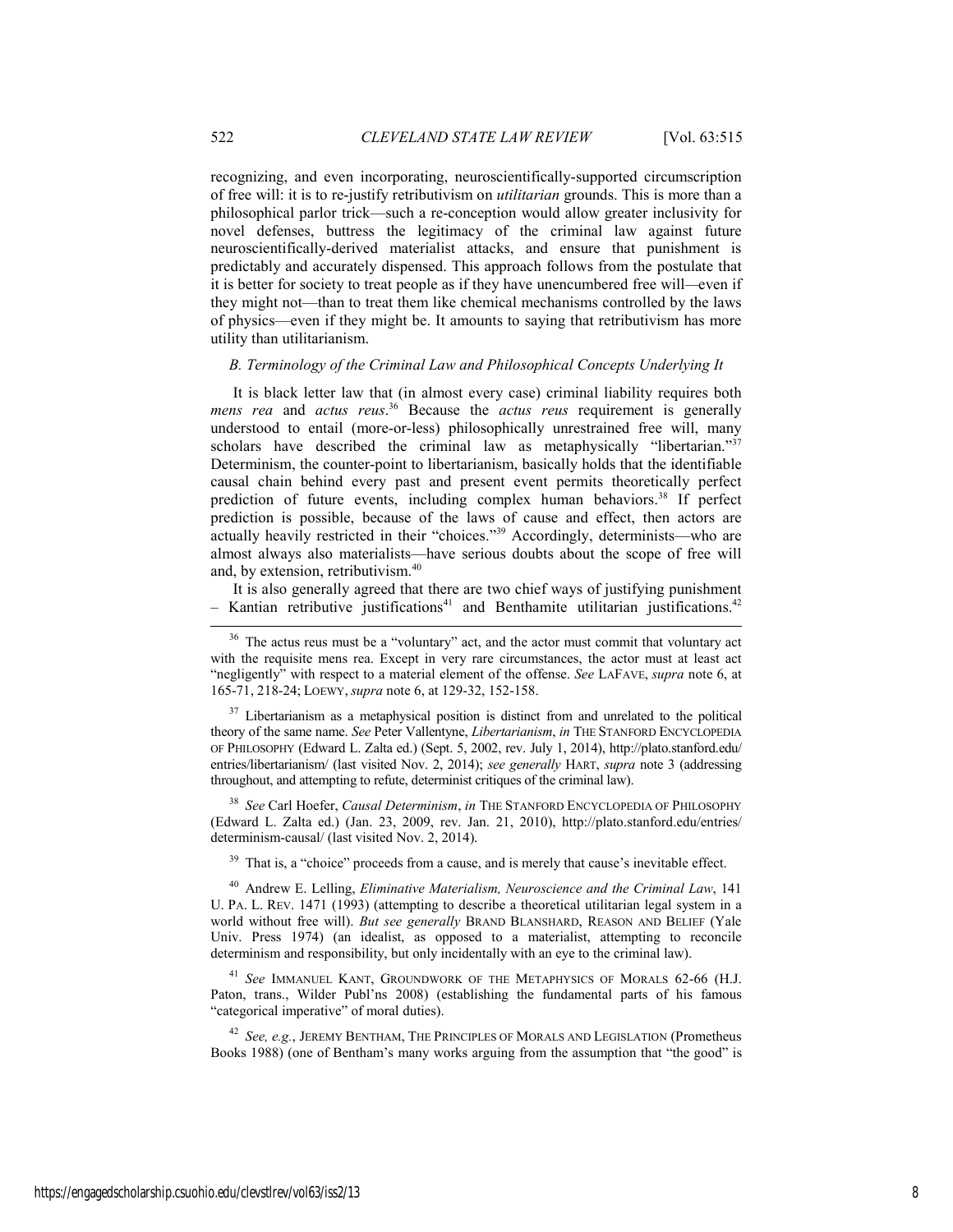Retributive justifications broadly hold that punishment is justified because those who break the law *deserve* to be punished.<sup>43</sup> Utilitarian justifications, on the other hand, broadly hold that punishment is justified whenever it has beneficial effects on society, and not necessarily when it is "fair" or only when the lawbreaker "deserves" it.44 Punish in American criminal law, according to leading criminal law scholars, has been justified mostly on retributive grounds.<sup>45</sup> However, as neuroscience matures, the fundamental assumptions underpinning classical retributive justice have been more and more tightly circumscribed.<sup>46</sup> Thus, the philosophical tide has been shifting towards utilitarian theories, as these do not require unrestrained (or any) free will because they do not fundamentally require that an actor deserve punishment.<sup>47</sup>

that which increases the happiness of the maximum number of people); *see also* JEREMY BENTHAM, PANOPTICON; OR, THE INSPECTION HOUSE (Kessinger Publ'g 2010) (proposing a theory that eventually became, in modified form, the penal norm); MICHEL FOUCAULT, DISCIPLINE AND PUNISH: THE BIRTH OF THE PRISON 195-230 (Vintage Books 1977) (criticizing Bentham's penal theories and tracing their history and development in the West); Stephen J. Morse, *Excusing and the New Excuse Defenses: A Legal and Conceptual Review*, 23 CRIME & JUST. 329, 345 (1998) ("There is no consensually accepted meaning of determinism, but a typical understanding is that the laws of the universe and antecedent events together determine all future events. Many people assume that this is true, at least at levels higher than the explanation of subatomic particles, and it is certainly the background assumption of many working scientists.").

<sup>43</sup> *See* MOORE, *supra* note 11, at 83-94 (describing the various theories of punishment).

<sup>44</sup> *See, e.g.*, Greene & Cohen, *supra* note 8, at 1776-77 (explaining and defending prevailing conceptions of utilitarianism).

<sup>45</sup> *See generally* Anders Kaye, *The Secret Politics of the Compatibilist Criminal Law*, 55 U. KAN. L. REV. 365 (2007)*.* 

<sup>46</sup> *See* Anders Kaye, *Powerful Particulars: The Real Reason the Behavioral Sciences Threaten Criminal Responsibility*, 37 FLA. ST. U. L. REV. 539, 546 (2010).

It is true, of course, that nothing in the behavioral sciences is sufficient to establish the truth of determinism outright. Behavioral science findings do not come close to mapping a complete universe of causal explanations for human acts, and nothing in the research—standing on its own—makes it obvious that such a map is inevitable. But we might naturally take the growing body of behavioral science findings to make an important contribution to the case for determinism in human action. Our lives are full of causal stories about the events that make up our days . . . . [T]he behavioral sciences seem to tell us, the machinery of causation is everywhere to be found. Thus, while nothing in the behavioral sciences 'proves' the truth of determinism, behavioral science findings may nevertheless contribute to the case for determinism.

#### *Id.*

l

<sup>47</sup> *See* Anders Kaye, *Resurrecting the Causal Theory of the Excuses*, 83 NEB. L. REV. 1116, 1124-25 (2005) (arguing against certain strains of retributivism that "hold[] that there can be no responsibility without control: 'if an action results from a deterministic causal process that traces back to factors beyond the control of the agent, he is not morally responsible for the action'; if an actor is to be blamed for his conduct, he 'should be ultimately responsible . . . "ultimately" in the sense that nothing for which [he was] not responsible should be the source of [his] [conduct]'; 'If agents' acts are caused by factors for which they are not responsible, then how can they be morally responsible for acting as a result of those factors?' In short, conduct caused by forces or circumstances the actor does not control is not sufficiently 'free' to justify attributions of moral responsibility.").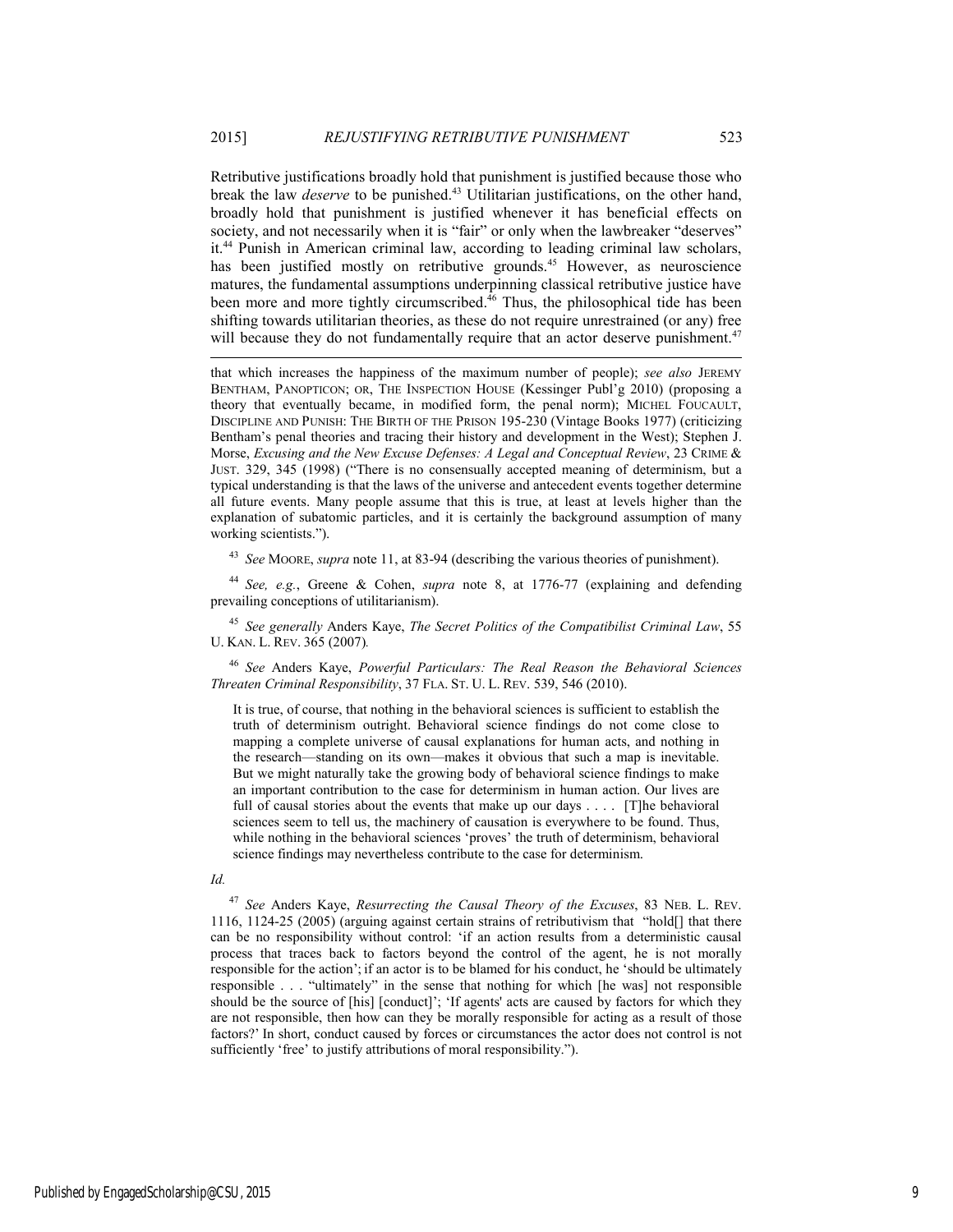They require only that some valuable societal aim be accomplished by punishing him. What are some of the neuroscientific discoveries supporting this shift?

#### *C. An Introduction to Two Brain Areas Whose Functions Undermine the Legitimacy of Free Will Attributions—The Amygdala and the Anterior Cingulate Gyrus*

Though neuroscientific discoveries have expanded our understanding of every area of the brain, two areas are of particular illustrative value in this context*—*the amygdala and the anterior cingulate gyrus.48 These areas are both in the "unconscious" areas of the brain, yet they exert great, frequently overriding influence over the conscious, decision-making cortex.

The amygdala is a matched pair of almond-shaped neuronal knots embedded deep in the temporal lobes of the brain.<sup>49</sup> Its location between the ancient, primitive structures of the midbrain and the relatively modern prefrontal cortex—which is the seat of higher brain functions like cognition and abstract reasoning—gives it an important, unconscious mediating function.<sup>50</sup> It is believed to play an extremely important role in regulating emotional responses produced by the midbrain to environmental stimuli perceived by the cortex.<sup>51</sup> It responds more quickly to environmental stimuli than the conscious brain, and its signals often overwhelm the slower, more deliberate cortex—especially in high stress, fight-or-flight situations. Thus, the amygdala's influences on anger, aggressiveness, and spontaneous violence appear to be especially substantial. $52$ 

Nearby is the anterior cingulate gyrus. This area is a bow-shaped region of the forebrain, located just under the wrinkled surface of the conscious prefrontal cortex.53 Though its chief functions are to regulate autonomic bodily functions like heart rate and intestinal contractions, it also appears to have a central role in

<sup>51</sup> *See id.* Thirty years of research has confirmed this view repeatedly. *See* Larry Swanson & Gorcia D. Petrovich, *What is the Amygdala?: A Comparative Approach*, TRENDS IN NEUROSCIENCE, Aug. 1998, 323, 323-24; Elisabeth A. Murray, *The Amygdala, Reward, and Emotion*, 11 TRENDS IN COGNITIVE SCI. 489, 491-97 (2007).

 $52$  Especially when the amygdala is damaged or malformed, or when the neural connections from the amygdala to the prefrontal cortex are malfunctioning or imbalanced. *See, e.g.*, Justin S. Feinstein et al*.*, *The Human Amygdala and the Induction and Experience of Fear*, 21 CURRENT BIOLOGY 34, 34 (2011); Justin S. Feinstein et al., *Fear and Panic in Humans with Bilateral Amygdala Damage*, 16 NATURE NEUROSCIENCE 270, 270 (2013); Daniel Kennedy et al., *Personal Space Regulation by the Human Amygdala*, 12 NATURE NEUROSCIENCE 1226, 1226 (2009).

53 RITA CARTER, THE HUMAN BRAIN 121-26 (2009) [hereinafter CARTER, BRAIN].

<sup>&</sup>lt;sup>48</sup> Though there are other brain areas directly related to behavior and willed action, these two suffice to demonstrate the increasing understanding of the role *biology* plays in events traditionally explained by morality and philosophy.

<sup>49</sup> CARTER, MAPPING, *supra* note 29, at 15.

<sup>50</sup> Thus, stimuli that cause automatic fear responses—like angry human faces, dangerous animals, or visible weapons—are processed by the prefrontal cortex and shunted to the motor cortex, with unconscious, nearly concurrent regulatory input from the fight-or-flight limbic system (especially the amygdala) ultimately mediating the conscious response. *See id.* at 93- 97.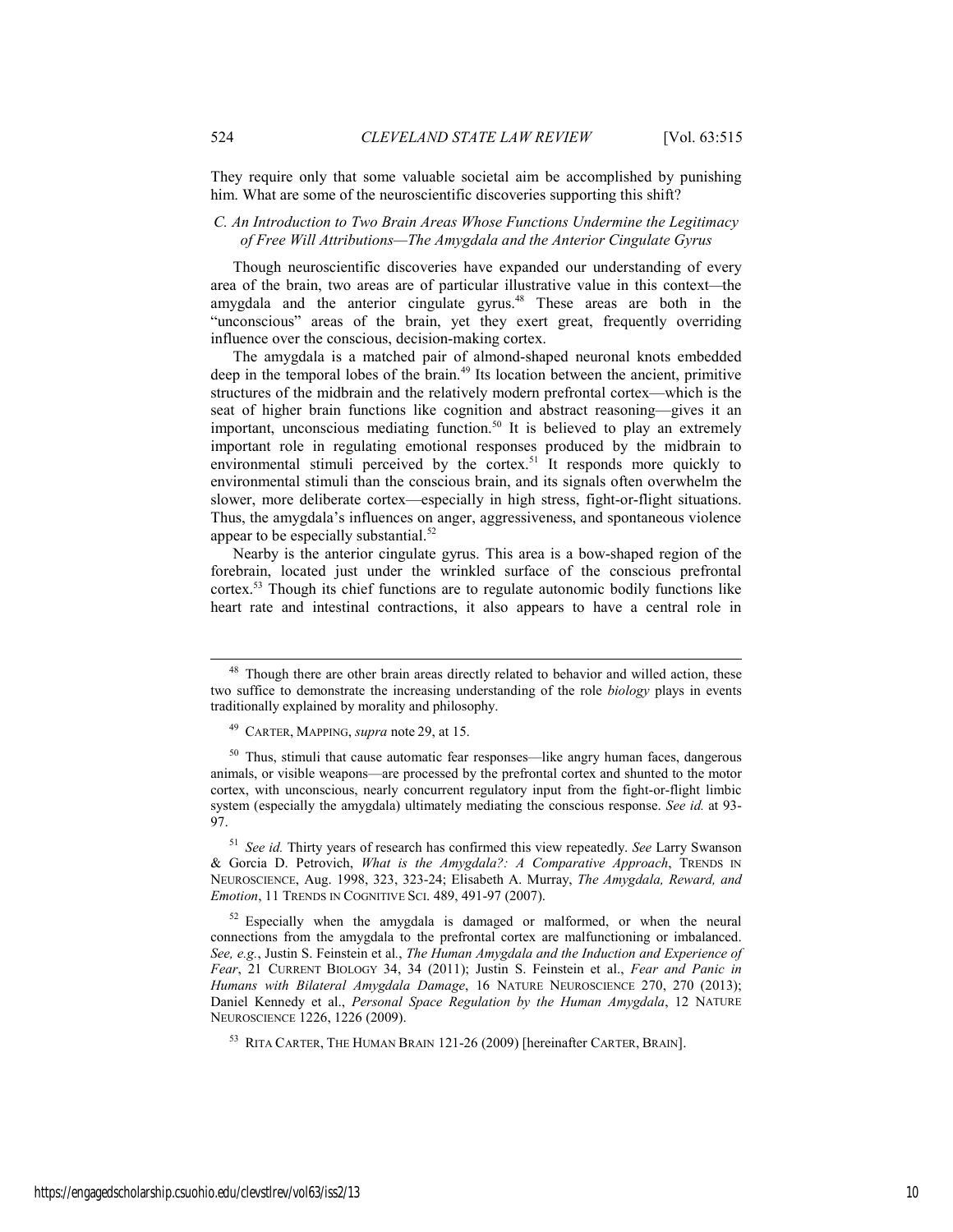2015] *REJUSTIFYING RETRIBUTIVE PUNISHMENT* 525

initiating higher cognitive events like decision-making and impulse control.<sup>54</sup> Together, the anterior cingulate gyrus and the amygdala are central to human behavioral production and control. Both areas, however, are distinct from, but connected to, the conscious areas of the brain.<sup>55</sup> As noted above, these are assuredly not the only brain areas linked to unconscious behavior creation and control. Rather, they exemplify neuroscientifically-supported discoveries tending to show that most human behavior is caused and governed by chemical events in the body.

#### *D. The Current State of the Law in this Context*

Criminal case law has been extremely hesitant to entertain materialist, neuroscientifically-supported arguments. An early example comes from *Pope v. United States*, 56 wherein the United States Supreme Court declined to allow psychiatric testimony that the defendant suffered from an uncontrollable impulse to consume alcohol.<sup>57</sup> Justice Black, concurring with the majority, produced an excellent example of judicial terror at the inclusion of neuroscientific background evidence.<sup>58</sup> He wrote that by allowing psychiatric evidence of the kind proffered "the Court would be forced to hold the States powerless to punish any conduct that could be shown to result from a 'compulsion.'"<sup>59</sup> Even in the late 1960s, then, well before the flourishing of neuroscience, there was recognition that the slightest opening for neuroscientific determinism would unleash a torrent. Three decades later, in *Buchanan v. Angelone*, the United States Supreme Court restated this general trepidation when it upheld a state court's refusal to order jury instructions on the effects of defendants' backgrounds on their decision-making abilities.<sup>60</sup> Likewise,

<sup>55</sup> *See* CARTER, BRAIN *supra* note 53, at 121-26.

56 392 U.S. 651, 1968 LEXIS 1161 (1968).

57 Powell v. State of Texas, 392 U.S. 514, 536-37 (1968) (preferring, however, to resolve the issues on constitutional grounds).

<sup>58</sup> *Id.* at 535 (Black, J., concurring).

<sup>59</sup> *Id.* at 543; *see also* United States v. Alexander, 471 F.2d 923, 957-65 (D.C. Cir. 1973) (Bazelon, C.J., dissenting). In another perfect example of the typical attitude taken by the judiciary at large toward non-insanity mental background evidence, the district judge (quoted by Bazelon, and cited above) rejected a proposal to instruct the jury on the determinative effects of the defendant's mental and psychiatric background.

60 Buchanan v. Angelone, 522 U.S. 269, 273-74, 279 (1998); *cf.* Sexton v. State, 997 So. 2d 1073, 1083-84 (Fla. 2008) (reasoning that PET scan evidence of limbic system deficiencies suggesting possible interference with intent formation was admissible, but intimating that its probative worth was extremely limited). The limbic system contains the amygdala, described above.

Published by EngagedScholarship@CSU, 2015 11

 <sup>54</sup> *See, e.g.*, George Bush et al., *Cognitive and Emotional Influences in Anterior Cingulate Cortex*, 4 TRENDS IN COGNITIVE SCI. 215, 215 (2000). The anterior cingulate gyrus' role in impulse control has stimulated some scientific interest in its role in criminality and recidivism. *E.g.*, Eyal Aharoni et al., *Neuroprediction of Future Rearrest*, 110 PNAS 6223, 6223 (2013). Francis Crick, the famed co-discoverer of DNA, describes the anterior cingulate gyrus as a likely candidate for the source of willed action. *See* FRANCIS CRICK, THE ASTONISHING HYPOTHESIS 129-32 (1995).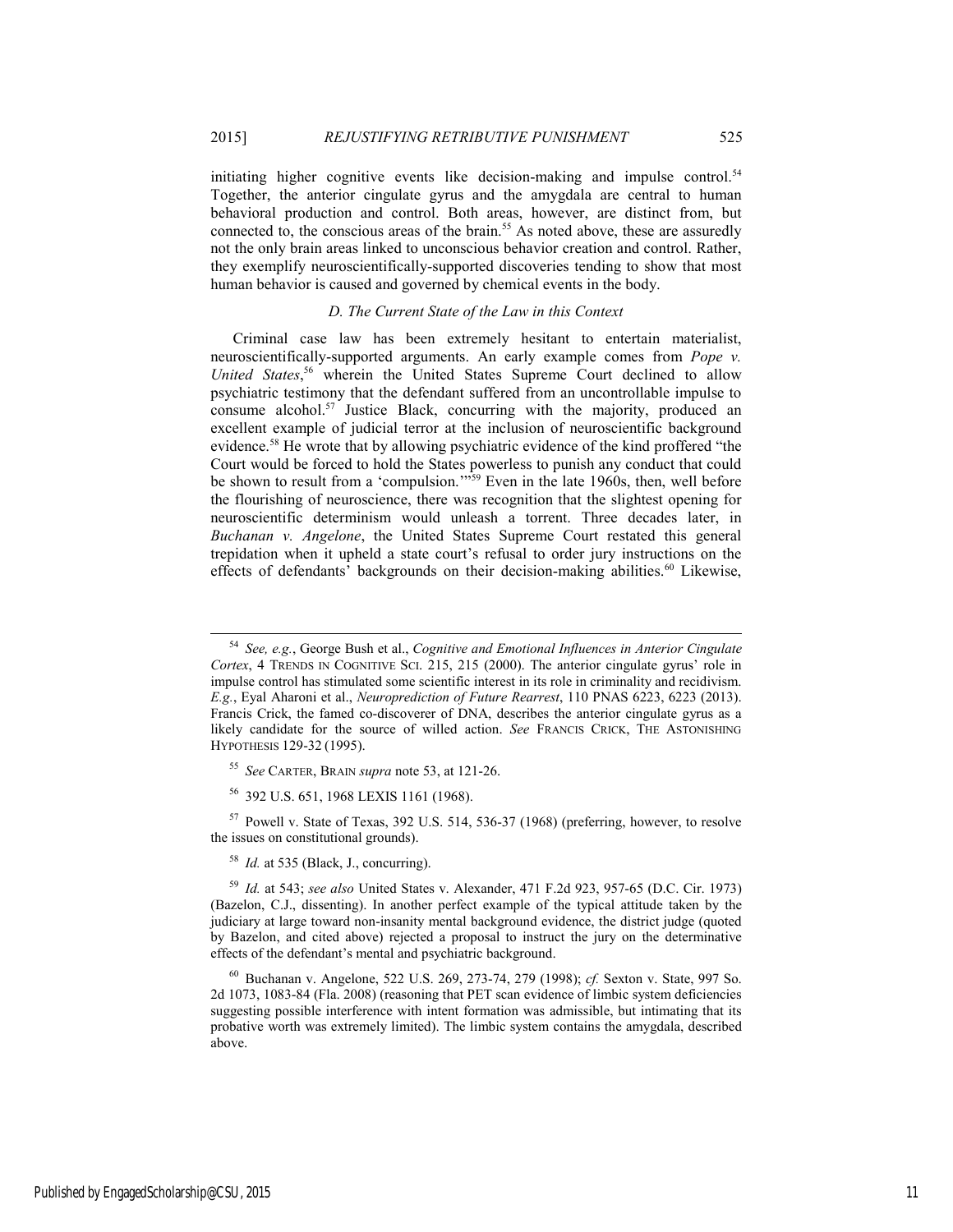courts continue not to permit evidence of genetic predispositions to violence<sup>61</sup> or chromosomal abnormalities increasing reactive aggression, $62$  and even question the validity of inquiries into *any* mental abnormalities not rising to the level of legal insanity.63 As far as the law is concerned, a person "is either sane or insane; there is no sliding scale . . . ."64

Thus, the law maintains a deep mistrust towards materialism, even as neuroscience matures.65 Because our libertarian-retributivist system relies on the legitimacy of free will attributions, the least assault on the validity of the concept is taken as a brazen attack on the entire edifice of the law.66 The risks of utilitarianism—long considered the only plausible alternative to classical retributivism—make this judicial terror understandable. But this reactionary attitude is not warranted, as we shall see below.

#### *E. The Utilitarians and the Retributivists*

Part III continues with a survey of recent scholarship on the problem neuroscience poses, focusing on Joshua Greene and Jonathan Cohen's *For the Law,* 

<sup>63</sup> *See* Stamper v. Commonwealth, 324 S.E.2d 682, 688 (Va. 1985) (holding that "evidence of a criminal defendant's mental state at the time of the offense is, in the absence of an insanity defense, irrelevant to the issue of guilt."); Peeples v. Commonwealth, 519 S.E.2d 382, 384-85 (Va. Ct. App. 1999) (reaffirming the "unsuitability of psychiatry for determining criminal responsibility in the absence of an insanity defense" because of its dynamic, uncertain theories).

<sup>64</sup> *Peeples*, 519 S.E.2d at 384.

<sup>65</sup> As one scholar put it,

[t]he criminal law generally rejects excuses based on causal accounts of criminality. For example, we know from personal experience and scientific study that much of our basic temperament derives from—that is, is caused by—genetic inheritance and so provides a classic instance of unchosen influence upon action. If the bad-tempered person feels a much greater temptation to violence in aggravating situations than do others, the difference stems from genetics, not free choice. Nevertheless, the illtempered person cannot base a provocation claim on personality type, nor can the absent-minded claim exemption from reckless or negligent conduct. The result is no different if the offender presents evidence that his basic disposition toward doing wrong resulted from unchosen environmental influences.

Samuel H. Pillsbury, *The Meaning of Deserved Punishment: An Essay on Choice, Character, and Responsibility*, 67 IND. L.J. 719, 729 (1992).

66 Again, take the position of the district judge in *Alexander* as a typical example.

 <sup>61</sup> Matthew L. Baum, *The Monoamine Oxidase A (MAOA) Genetic Predisposition to Impulsive Violence: Is It Relevant to Criminal Trials* (2011), http://www.pc.rhul.ac.uk/sites/ rheg/wp-content/uploads/2011/12/genetic-italy-case.pdf (examining changing trends in Europe, and answering in the affirmative the question posed in its title).

<sup>62</sup> *See* United States v. Eff, 524 F.3d 712, 718-20 (5th Cir. 2008) (holding expert psychiatric/neuroscientific testimony irrelevant if not rising to level of insanity defense). *But see* Cornwell v. Bradshaw, 559 F.3d 398, 418-20 (6th Cir. 2009) (Moore, J., dissenting) (arguing that failure to allow *any* expert testimony on XXY syndrome was an abuse of discretion).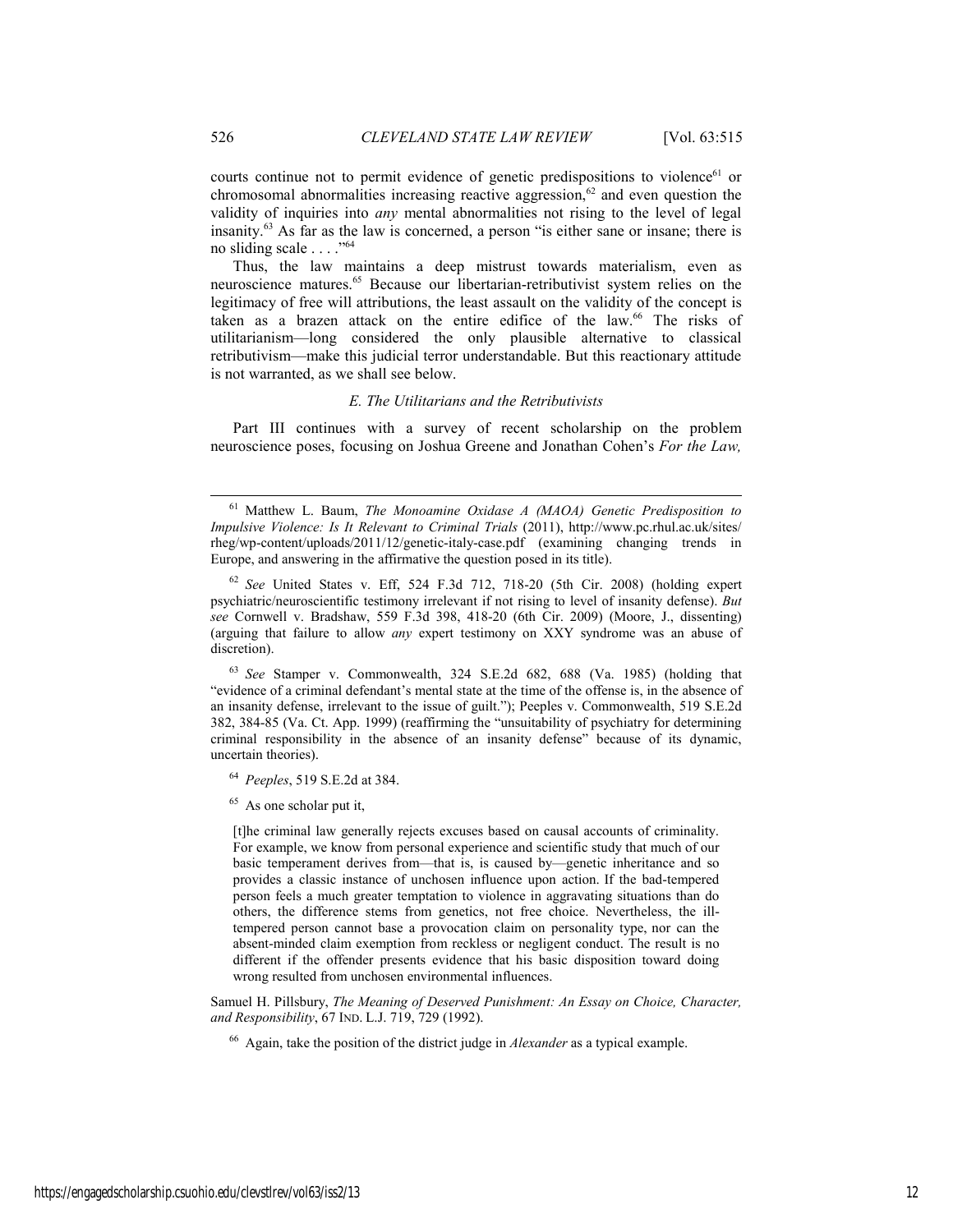*Neuroscience Changes Nothing and Everything*. 67 Part III then examines the materialist-utilitarian position, as embodied by their article. Part III concludes by showing that neuroscience and retributivism can be reconciled by replacing the moral philosophy underlying retributivism with utilitarian reasoning.

1. The Main Thrust of the Materialist-Utilitarian Argument

Was it him, or was it his circumstances? Was it him, or was it his brain? [W]hat most people do not understand, despite the fact that naturalistic philosophers and scientists have been saying it for centuries, is that there is no 'him' independent of these other things. (Or, to be a bit more accommodating to the supernaturally inclined, there is no 'him' independent of these things that shows any sign of affecting anything in the physical world, including his behaviour.)

—Joshua Greene and Jonathan Cohen, *For the Law, Neuroscience Changes Nothing and Everything*, 359 Phil. Transactions Royal Soc'y Biological Sci. 1776 (2004).

Joshua Greene and Jonathan Cohen have produced one of the most cogent and farsighted defenses of neuroscientifically-supported utilitarianism.<sup>68</sup> Greene and Cohen take an expansive view of materialism. In their view, "there is not a shred of scientific evidence to support the existence of *causally effective* processes in the mind or brain that violate the laws of physics."<sup>69</sup> Thus, any cogent discussion of free will, they argue, must proceed from the assumption that free will does not exist in a way the law traditionally requires.<sup>70</sup> First, they demolish the philosophical foundations of an increasingly "panicky libertarianism," and proceed to dismiss as metaphysically incoherent the "compatibilist" position that free will and determinism are somehow reconcilable.<sup>71</sup> They daringly claim that

[a]rguments are nice, but physical demonstrations are far more compelling. What neuroscience does, and will continue to do at an accelerated pace, is elucidate the 'when', 'where' and 'how' of the mechanical processes that cause behavior. It is one thing to deny that human decision-making is purely mechanical when your opponent offers only a general, philosophical argument. It is quite another to hold your ground when your opponent can make detailed predictions about how these mechanical processes work, complete with images of the brain structures involved and equations that describe their function.<sup>72</sup>

- <sup>71</sup> *Id.* at 1780.
- <sup>72</sup> *Id.* at 1781.

 <sup>67</sup> Greene & Cohen, *supra* note 8.

<sup>&</sup>lt;sup>68</sup> *Id.* For the sake of argument, this note assumes their position is broadly representative, and critiques its assumptions as if they were generally held by utilitarians.

<sup>&</sup>lt;sup>69</sup> *Id.* at 1777. This position is essentially an argument from Libet's findings.

<sup>70</sup> *Id.* at 1777-78.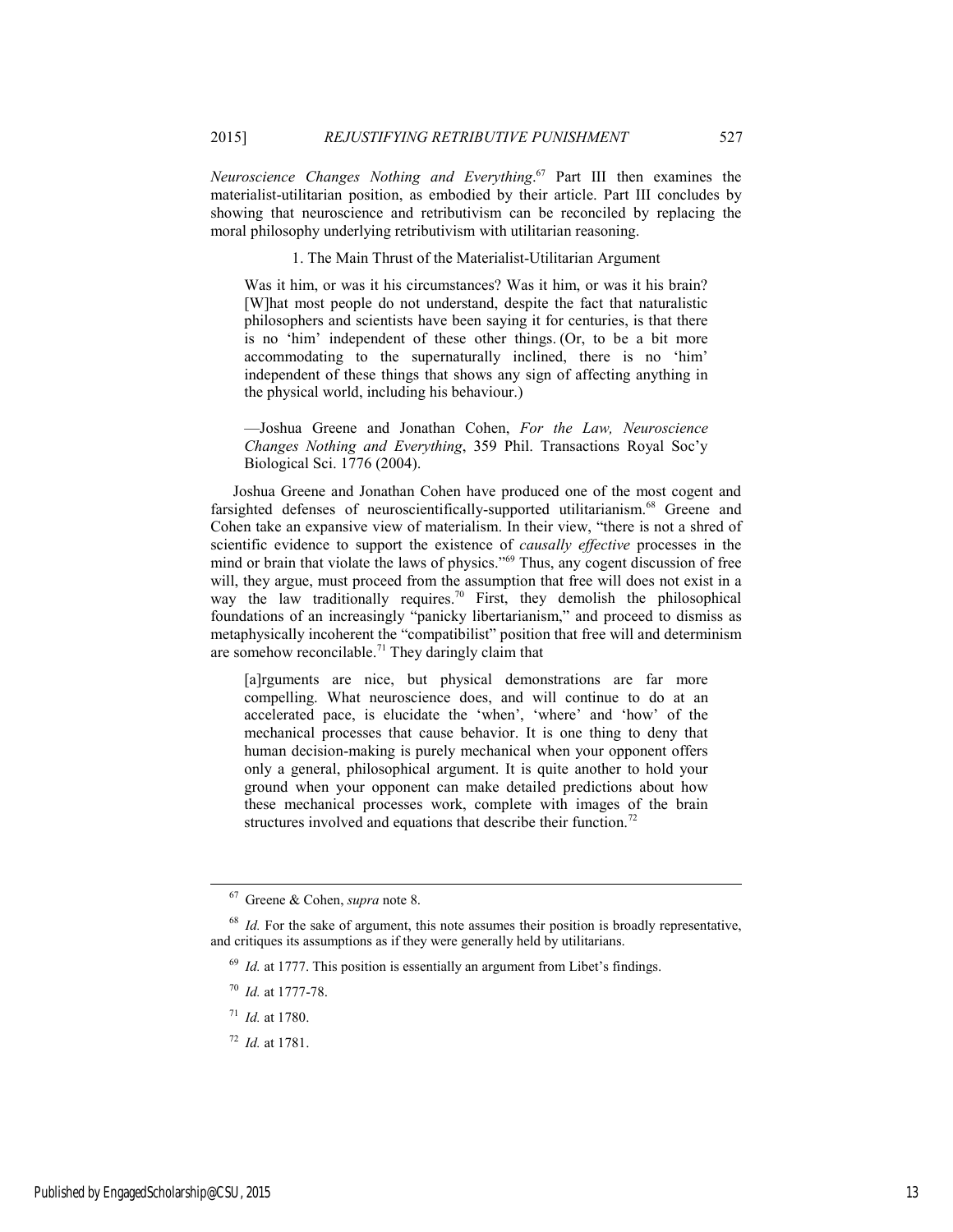Then, Greene and Cohen argue that utilitarianism *alone* is capable of justifying punishment in a world without free will while simultaneously and embracing neuroscientifically-supported materialism.73 They argue that because utilitarianism does not distinguish between the metaphysically responsible actor (who they call a "systematic illusion") and the irresponsible one, it is able to dispense punishment with much greater accuracy and effectiveness than retributivism.<sup>74</sup> Thus, in essence, their position is that utilitarianism—or, as they call it, "consequentialism"—is superior to retributivism because utilitarianism is uniquely capable of differentiating between who should and who should not (or need not) be punished.<sup>75</sup> Those whose punishment advances a societal aim should be punished; those whose punishment accomplishes nothing—because they are philosophically irresponsible by virtue of neuroscientific determinism—should not be.

Greene and Cohen spend a large portion of their article responding to critics who argue that utilitarianism makes extreme over-punishment troublingly easy to justify.76 They contend that extreme over-punishment is implausible for two related reasons.77 First, they argue that useful but extreme over-punishment is unlikely because its utility will almost always be outweighed by the attendant disruptions and anxieties ostensibly useful extreme punishments would create.78 They then argue that utilitarian justifications, if widely accepted, would actually have the opposite effect.<sup>79</sup> That is, rather than extreme over-punishment, utilitarian justifications would allow legal decision-makers to make *more* compassionate decisions about desert and responsibility than those possible under a classical retributivist system. As neuroscientific materialism becomes widely accepted by the lay populace, legal decision-makers (lay and trained alike) would recognize that there is little direct utility in punishing criminals who cannot help committing crimes if their behavior is predetermined.<sup>80</sup> They conclude their article optimistically, saying that

[f]ree will as we ordinarily understand it is an illusion generated by our cognitive architecture . . . . At this time, the law deals firmly but mercifully with individuals whose behaviour is obviously the product of forces that are ultimately beyond their control. Some day, the law may treat all convicted criminals this way. That is, humanely.<sup>81</sup>

It is not clear how this system would self-correct. But more troubling, though Greene and Cohen obviously disagree, is that utilitarianism *is* subject to grave and

## 73 *Id.*

<sup>75</sup> *Id.*

<sup>76</sup> *Id.* at 1783. Greene and Cohen's example of possible extreme over-punishment involves capital punishment for parking violations. No doubt this would dramatically lower the number of parking violations. But at what cost?

<sup>77</sup> *Id.*

<sup>78</sup> *Id.*

79 Greene & Cohen, *supra* note 8, at 1783.

<sup>80</sup> *Id.* at 1784.

<sup>81</sup> *Id.*

<sup>74</sup> *Id.* at 1778-80, 1783.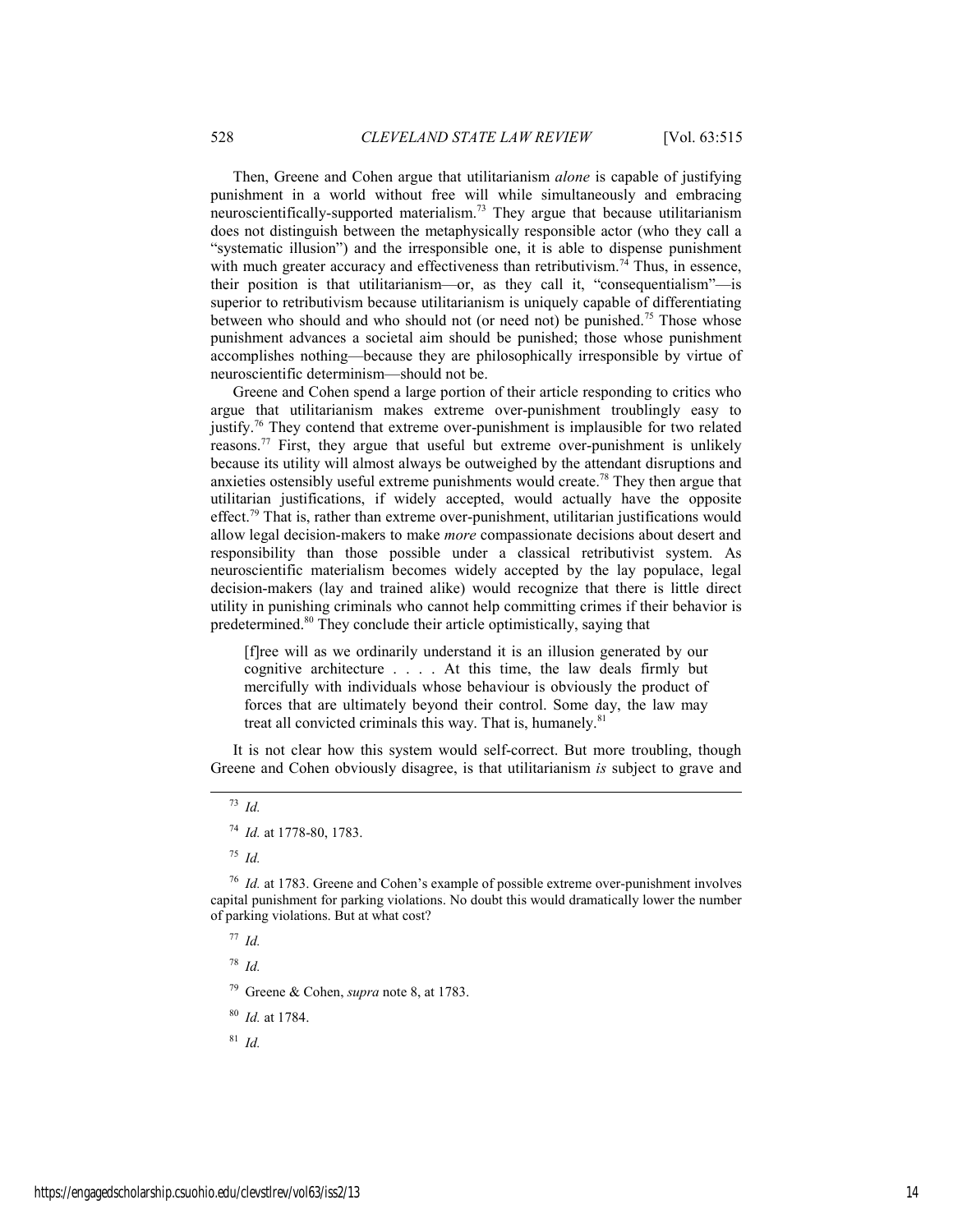incurable doubts—just not the straw-man doubts they raise. As noted above, critics of utilitarianism point out that under a utilitarian system the government could rationally mandate, say, street-side executions for parking violations or other draconian penalties purportedly resulting in a net increase in safety and efficiency. Greene and Cohen optimistically argue that such schemes would not even be proposed, much less accepted, but their analysis is probably over-confident on this point. First, governments establish monstrous but ostensibly "useful" penalties relatively easily and often.<sup>82</sup> Second, extreme penalties are easy to dismiss as improbable straw men, but punishments predicated entirely on efficiency need not be *extreme* to be *unjust*.

For instance, under a utilitarian system the government could justify punishing people for relatively mild crimes like tax fraud *even if they are innocent* on a purely deterrent basis.83 Or *not* punish people for some offenses as long as their punishment could be convincingly faked. Even more disturbing examples come to mind, all of which are far more plausible than Greene and Cohen's capital-punishment hypothetical. For instance: performing involuntary medical testing on death-row or life-sentence inmates; forced sterilization of sex criminals; even preventive detention of people with certain genotypes, mental disorders, or communicable diseases.

Utilitarianism allows the efficient and cost-effective elimination of destabilizing, troublesome, and undesirable elements in society, and is arguably superior to retributivism in this one regard. The problem is that it contains no static, internal definitions of labels like "destabilizing," "troublesome," or "uncomfortable." From one moment to the next—or one ruling class to the next—there is no semipermanent basis for agreeing generally on *who* is "destabilizing" (and therefore subject to punishment for the good of the rest of the populace). One day your enemy is a destabilizing force. Tomorrow you could be.

Thus, utilitarian justifications are untrustworthy and dangerous in part because of their greater susceptibility to subjective rationalization than retributive justifications, but also in part because of their more cavalier attitude towards the cherished retributive folk-belief that "the punishment should fit the crime." It cannot be overemphasized that punishment need not be barbarous or sadistic to be unjust. But

Published by EngagedScholarship@CSU, 2015 15

 $82$  For instance, the still-unremedied and manifestly unfair crack-powder cocaine sentencing disparities are "useful" insofar as they permit extremely long detentions for making, selling, or using a dangerous and community-destroying drug (and, arguably, dealing effectively with surplus population). United States v. Blewett, 719 F.3d 482 (6th Cir. 2013). The detention of Japanese-American during World War II was "useful" insofar as the program quelled public fears and ostensibly (perhaps actually) prevented fifth-column attacks. Korematsu v. United States, 323 U.S. 214 (1944), *reh'g denied,* 324 U.S. 885 (1945). The water-boarding, enhanced "interrogation", force-feeding, extraordinary rendition, and indefinite detention of suspected terrorists are all useful in obtaining military intelligence and advanced warning of future attacks. Padilla v. Hanft, 423 F.3d 386 (4th Cir. 2005). Though utilitarian justifications are the exception, rather than the norm, they are—like the examples above—almost always objectionable despite their incontestable utility. Note, also, that "utility" *is* almost always defined exclusively by the ruling class. *See* Delgado, *Wretched*, *supra* note 24, at 9.

<sup>&</sup>lt;sup>83</sup> Judge Bazelon was especially troubled by the possibility of preventive detention defended on determinist grounds. *See* United States v. Alexander, 471 F.2d 923, 964 (D.C. Cir. 1973) (Bazelon, C.J., dissenting).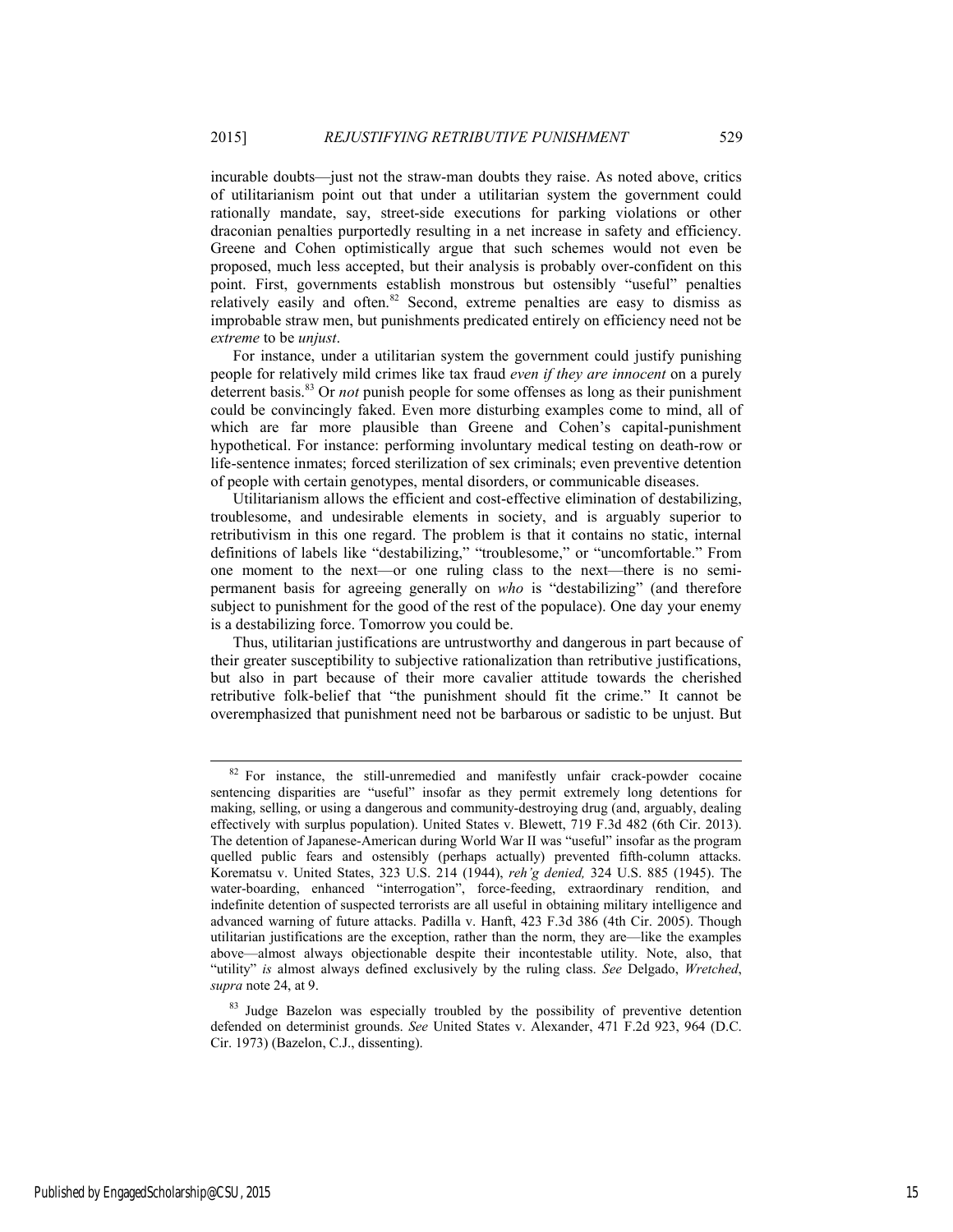that leaves us to choose between discredited utilitarianism and discredited retributivism. Or does it?

#### 2. The Case for (Quiet) Change

Retributivism, even if empirically questionable, and at times inefficient, makes desirable demands of individual actors. It insists that we use our free will in a way that comports with the law, and punishes us when we do not—on the theory that when we disobey the law it is because we are bad. Most people fulfill these demands, and fulfilling them has positive results. For instance, retributivism, because of its emphasis on individual responsibility and objective moral judgments, allows for rational long-term planning, and creates predictability and order based on an assumption that people can and will make really free choices that comport with the law. The problem, of course, is that really free choices may not actually exist.<sup>84</sup> If real choices do not exist then retributive justifications founded upon the existence of real choices is *facially* indefensible. It would then appear that we are left to choose<sup>85</sup> between utilitarianism (and its attendant risks) and apparently discredited, empirically insupportable retributivism.

The better choice is an empirically false, but socially invaluable retributivism, because *retributivism has a higher utility than utilitarianism itself*. As shown above, retributivism is subject to philosophical doubts, but utilitarianism is subject to practical and ethical doubts. Retributivism is virtually incapable of manipulation except insofar as moral attitudes shift slowly over time, while utilitarianism is unpredictable and subject to the shifting needs of the ruling class or political majority.86 Retributivism is subject only to the general folk conceptions (even if *false*) of human dignity, freedom, and responsibility.<sup>87</sup> In short, retributivism is based on possibly false beliefs that create a more desirable state of society than possible

<sup>&</sup>lt;sup>84</sup> Or may exist in a way that makes the actor doing the choosing morally blameless, as an extension of Libet's results would suggest. *See supra* Part II.A-B. *See generally* Gideon Yaffe, *Libet and the Criminal Law's Voluntary Act Requirement*, *in* CONSCIOUS WILL AND RESPONSIBILITY: A TRIBUTE TO BENJAMIN LIBET (Walter Sinnott-Armstrong & Lynn Nadel eds., 2011).

<sup>&</sup>lt;sup>85</sup> If the reader will pardon the expression.

<sup>86</sup> *See generally* Stephen Morse, *Mental Disorder and Criminal Law*, 101 J. CRIM. L. & CRIMINOLOGY 885 (2011) (arguing that neuroscience can demonstrate nothing about that world that would actually undermine the *moral* foundations of retributivism); Stephen J. Morse, *Excusing and the New Excuse Defenses: A Legal and Conceptual Review*, 23 CRIME & JUST. 329, 344-45 (1998) ("[M]ost attacks on the general justification of responsibility and blaming claim either that the truth of determinism renders the whole enterprise incoherent or that the criminal law is deeply inconsistent about the effect of determinism on responsibility, an inconsistency that cannot be satisfactorily resolved if determinism is true. Perhaps the most common response to such claims is to reduce responsibility and blaming to purely forwardlooking, consequentially justified practices that depend on the truth of determinism for their efficacy. [But the] negative claims are unwarranted and that the usual response is itself unsatisfactory as a justification of our practices . . . .").

<sup>87</sup> *See generally* HART, *supra* note 3 (setting out and defending many traditional notions of responsibility, blame, and desert).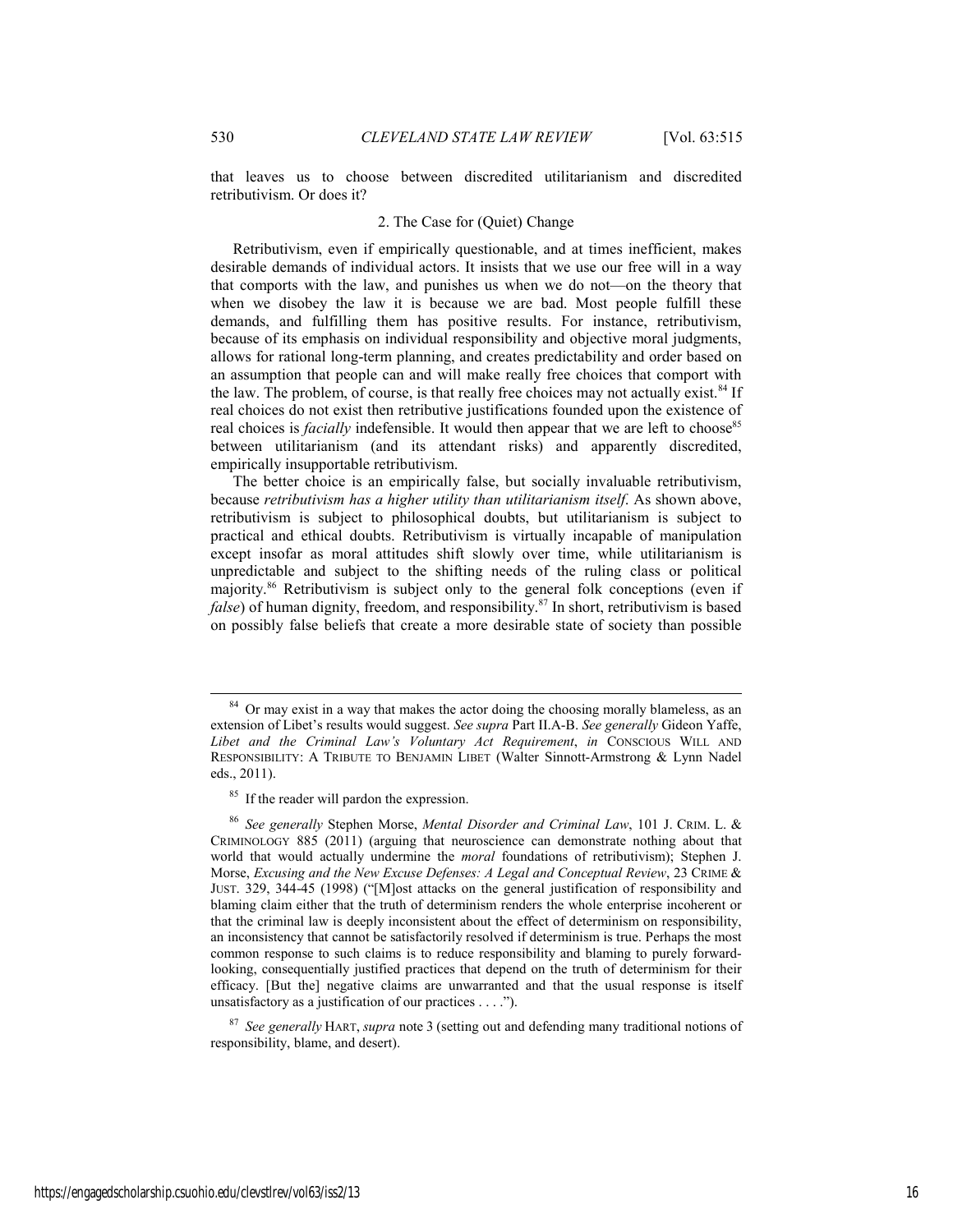under utilitarianism, even if utilitarianism has more empirical support through its links to materialism and neuroscience.<sup>88</sup>

A re-justified retributivism scheme, defended on the grounds of its superior usefulness, would allow modifications to the criminal law that were thought dangerous precedents or unrestricted extensions to the general irresponsibility defenses. This is because a retributive system self-justified on the basis of its usefulness could openly embrace neuroscientifically-derived changes without fear, but *only* when they are useful in producing predictable results and not only when they are useful in maximizing the "greater good." Thus, Greene and Cohen's layperceptual shift could still occur (and have beneficial effects) because actors would be punished as if they had free will only when a free will attribution advanced the reasonable demands retributivism *per se* placed on that actor. Lay biases based on retributive folk psychology sometimes do result in injustices, but these would only be exacerbated if the criminal law did not have to worry about what is believed to be right or wrong and only about what is believed to be useful.<sup>89</sup>

At the end of the day, it is more useful to believe in right and wrong—to act as if right and wrong exist and one can know them and choose from between them, to insist that others do the same, and to punish them when they do not—than it is to admit that we are extremely complex, semi-enclosed, self-perpetuating chemical reactions with no causally-effective capability to avoid the laws of physics, and no verifiable free will.<sup>90</sup> The latter view may correspond more directly to the truth. But

<sup>89</sup> *See* Emad H. Atiq, *How Folk Beliefs About Free Will Influence Sentencing: A New Target for the Neuro-Determinist Critics of Criminal Law*, 16 NEW CRIM. L. REV. 449 (2013) (explaining, and railing against, the pernicious influences of folk-psychology, and suggesting several interesting materialist-utilitarian solutions). Note that these modifications would also be possible under a utilitarian system, but at the costs described above.

90 But see Anders Kaye, *Does Situationist Psychology Have Radical Implications for Criminal Responsibility?*, 59 ALA. L. REV. 611 (2008) for a critique of this assertion. Kaye's position is that

[r]ecent empirical research shows that human reasoning deviates in important and predictable ways from normative or logical reasoning. One example of this is that we rely upon a variety of heuristics—short cut rules of thumb that substitute for more sophisticated analysis—to help us analyze complex data. Although heuristics frequently lead us to erroneous conclusions about that data analyzed, our use of heuristics is nevertheless generally seen as an 'adaptive' sort of 'bounded rationality,' insofar as it enables us to make quick, moderately reliable judgments about important events when careful reasoning would be too time-consuming, costly or impractical. To

 <sup>88</sup> *See generally* THOMAS NAGEL, MIND AND COSMOS: WHY THE NEO-DARWINIAN CONCEPTION OF NATURE IS ALMOST CERTAINLY FALSE (2012) (arguing that materialism which Nagel calls "neo-darwinism"—is outrageously optimistic about the mind-refuting implications of the physical sciences); *see also* Stephen J. Morse, *Inevitable Mens Rea*, 27 HARV. J.L. & PUB. POL'Y 51, 55 (2003) (pointing out that "[i]n a thoroughly causal world, if causation were an excuse, no one would be responsible for anything, whether or not we are intentional creatures. But unless proponents of this argument are more successful than incompatibilists in the determinism debate and can furnish convincing reason why causation should excuse, they provide no reason to jettison responsibility practices. Finally, contrary to popular belief, the causation argument is erroneous as an explanation of present responsibility concepts and practices. I have termed this the 'fundamental psycholegal error.' Causation, even by a biologically abnormal structure or process, is not a present excusing condition in western morality and law."). *Cf.* Churchland, *supra* note 1.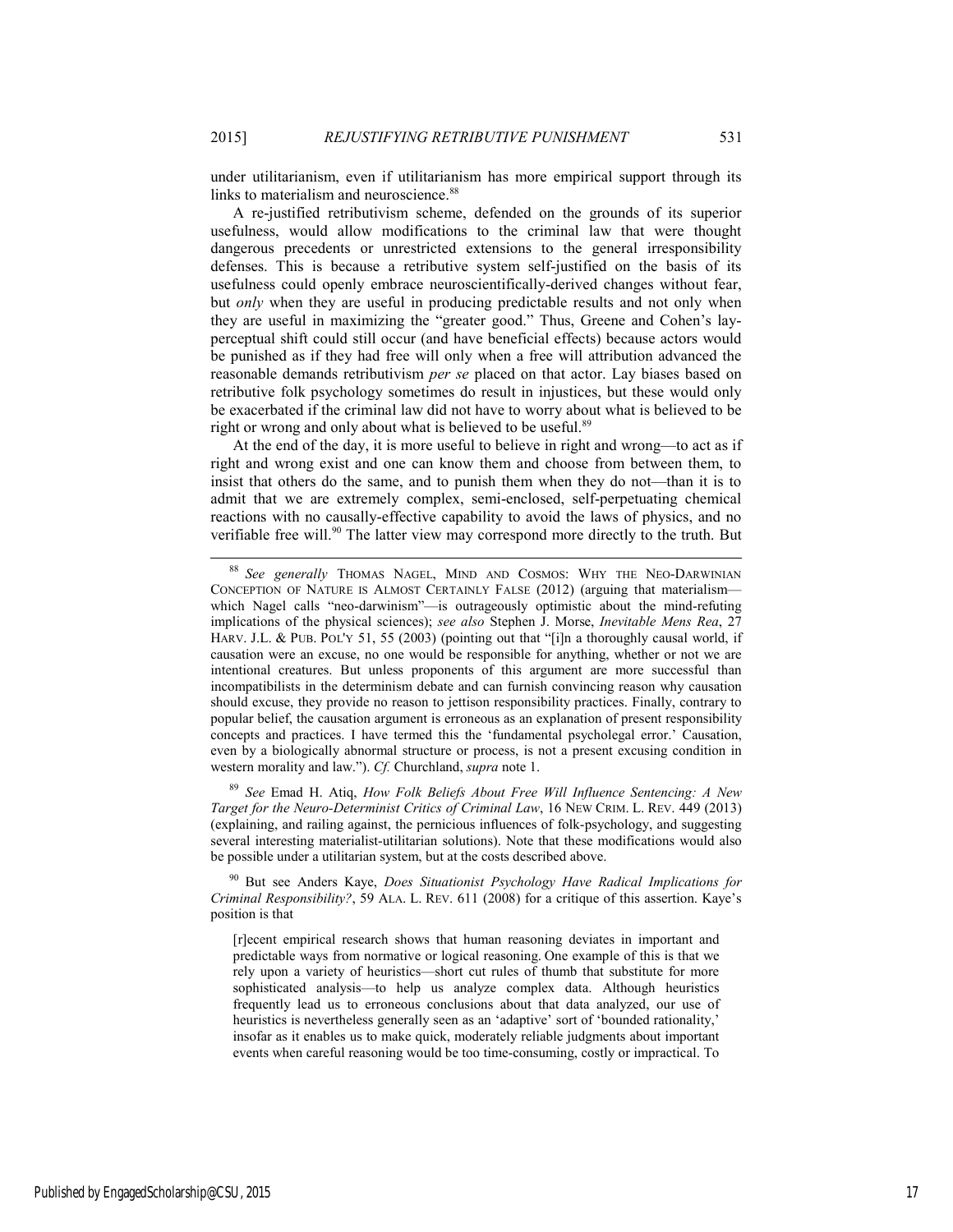human beings, in their mechanical mystery, have always put less weight in what is true than what is right. On such a scale, utilitarianism cannot outweigh retributivism for sheer usefulness, and hence retributive punishment is more useful even if false than utilitarian punishment is even if true.

#### IV. CONCLUDING THE PHILOSOPHICAL DISCUSSION

This new model could be intellectually, or practically, tested in several ways. For example, a model statute, in the style of the American Legal Institute's Model Penal Code, setting out a defense like Professor Delgado's proposed (but only sketched) defense of "extreme environmental deprivation"<sup>91</sup> or Judge Bazelon's "Rotten Social Background."92 Along the same lines, proposed jury instructions or evidentiary rules based on neuroscience would also allow a basic, yet specific and technical outlet for open and bold discussion of these issues in practice. Above all, however, we must proceed with Professor Delgado's exhortation in mind, and "write for those willing to take the risk of appearing thoughtful in these matters."93

Therefore, let us attempt to trace a model Rotten Social Background defense statute below.

#### V. A MODEL STATUTE

As noted *supra*, a re-justification of retributive punishment on utilitarian grounds would allow greater inclusivity for novel defenses, as well as deeper investigation into the social, environmental, and genetic factors influencing criminal behavior.

This note proposes a model statute in the style of the American Legal Institute's Model Penal Code for the Rotten Social Background Defense. Though the statute itself will be dissected and analyzed more thoroughly below, it bears noting here that this model statute embodies only one of several possible approaches to Rotten Social Background.

say that heuristic thinking is adaptive, however, is not the same as saying that it fits easily with our working conceptions of the normal human actor.

**\* \* \*** 

*Id.* at 631.

l

<sup>91</sup> *See* Delgado, *Rotten*, *supra* note 22 (exploring the possibility of a sociologically-derived novel defense based on severe deprivation and neglect in childhood and adolescence).

92 United States v. Alexander, 471 F.2d 923, 957-65 (D.C. Cir. 1973) (Bazelon, C.J., dissenting).

93 Delgado, *Wretched*, *supra* note 24, at 15, (quoting Jeremy Waldron, 2009 Oliver Wendell Holmes Lectures, *Dignity and Defamation: The Visibility of Hate*, 123 HARV. L. REV. 1596, 1600 (2010)).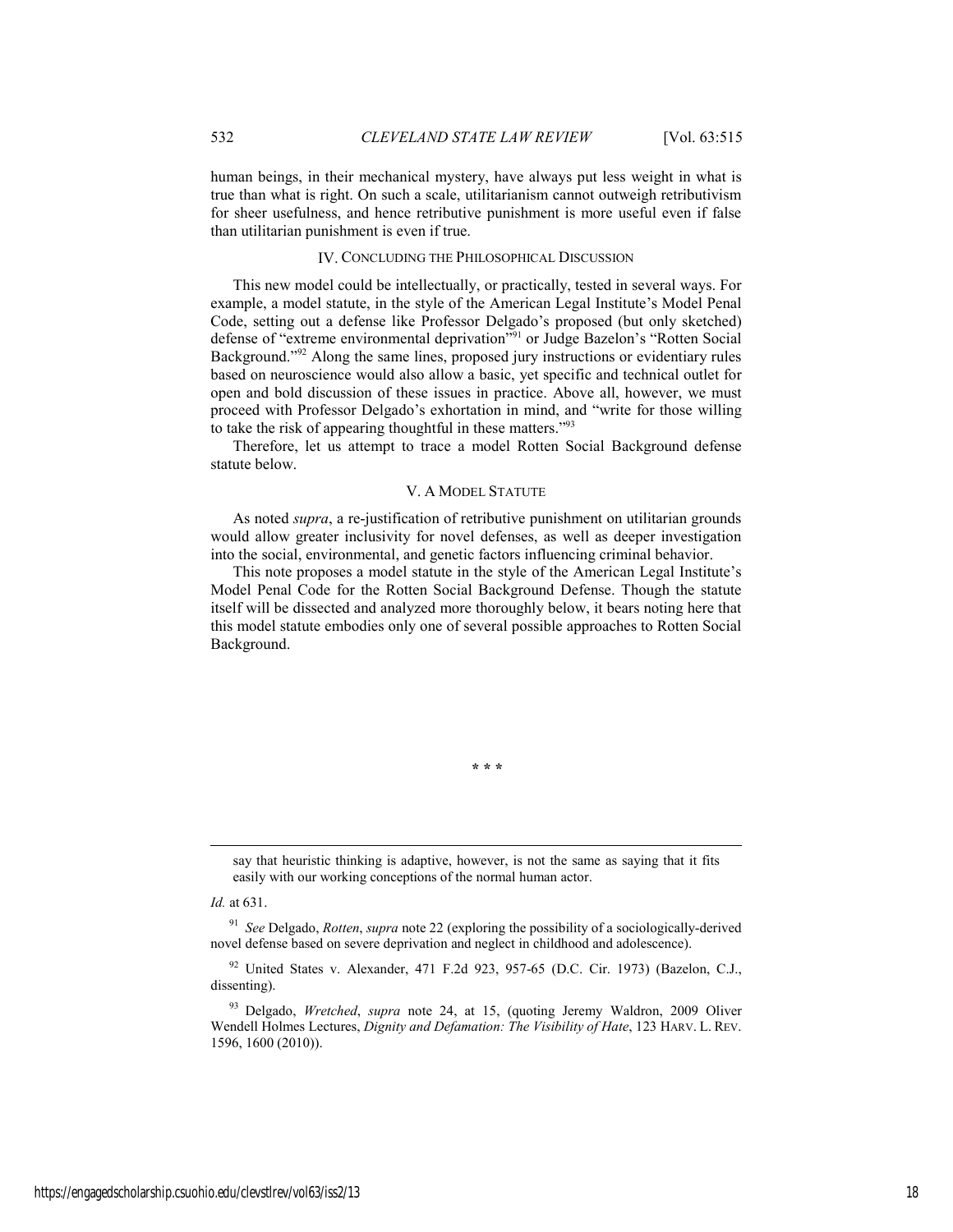*Defense of Extreme Environmental Interference with the Ordinary Functions of Behavioral Control* – A criminal defendant presents a prima facie defense of extreme environmental interference with the ordinary functions of behavioral control when he or she shows, by a preponderance of the evidence, that:

(A) He or she lacked responsibility for his or her criminal conduct at the time of such criminal conduct, where he or she shows, by a preponderance of the evidence:

(1) a traceable connection between the criminal conduct and the loss of control causing the criminal conduct;

(2) a traceable connection between the loss of control and the extreme environmental interference causing the loss of control; and,

(3) a close and substantial relationship between the nature and qualities of the extreme environmental interference causing the loss of control and the nature and qualities of the external stimulus which was the proximate cause of the criminal conduct.

(B) Upon presentation of a prima facie case of extreme environmental interference with the ordinary functions of behavioral control, the court shall consider the following factors:

(1) whether the extreme environmental interference is traceable to acts by the defendant which are not traceable to extreme environmental interference;

(2) whether the extreme environmental interference is the result of acts by third parties which amount to coercion to adopt behavioral norms which conflict with prevailing societal norms;

(3) whether the extreme environmental interference is the result of environmental conditions which bear a close and substantial relationship to decisions by society as a whole to extend or deny benefits and burdens in a disparate way to the community or class of which the defendant is a part; and,

(4) any other factors which fairness or justice require.

(C) Upon consideration of the factors enumerated in subsection (B), the court shall instruct the jury:

(1) to consider the factors enumerated in subsection (B) in determining whether the criminal defendant committed a voluntary act beyond a reasonable doubt when he engaged in the criminal conduct with which he is charged; and,

(2) to consider whether, upon the evidence presented, the defendant can be fairly responsible for:

(a) less than 25% of the blame, in which case the jury must render an acquittal unless in a capital case;

(b) less than 50% of the blame, in which case the jury may render an acquittal or return a verdict for a lesser offense at its discretion unless in a capital case; or,

(c) less than 90% of the blame, in which case the jury may return a verdict for a lesser offense at its discretion unless in a capital case.

\* \* \*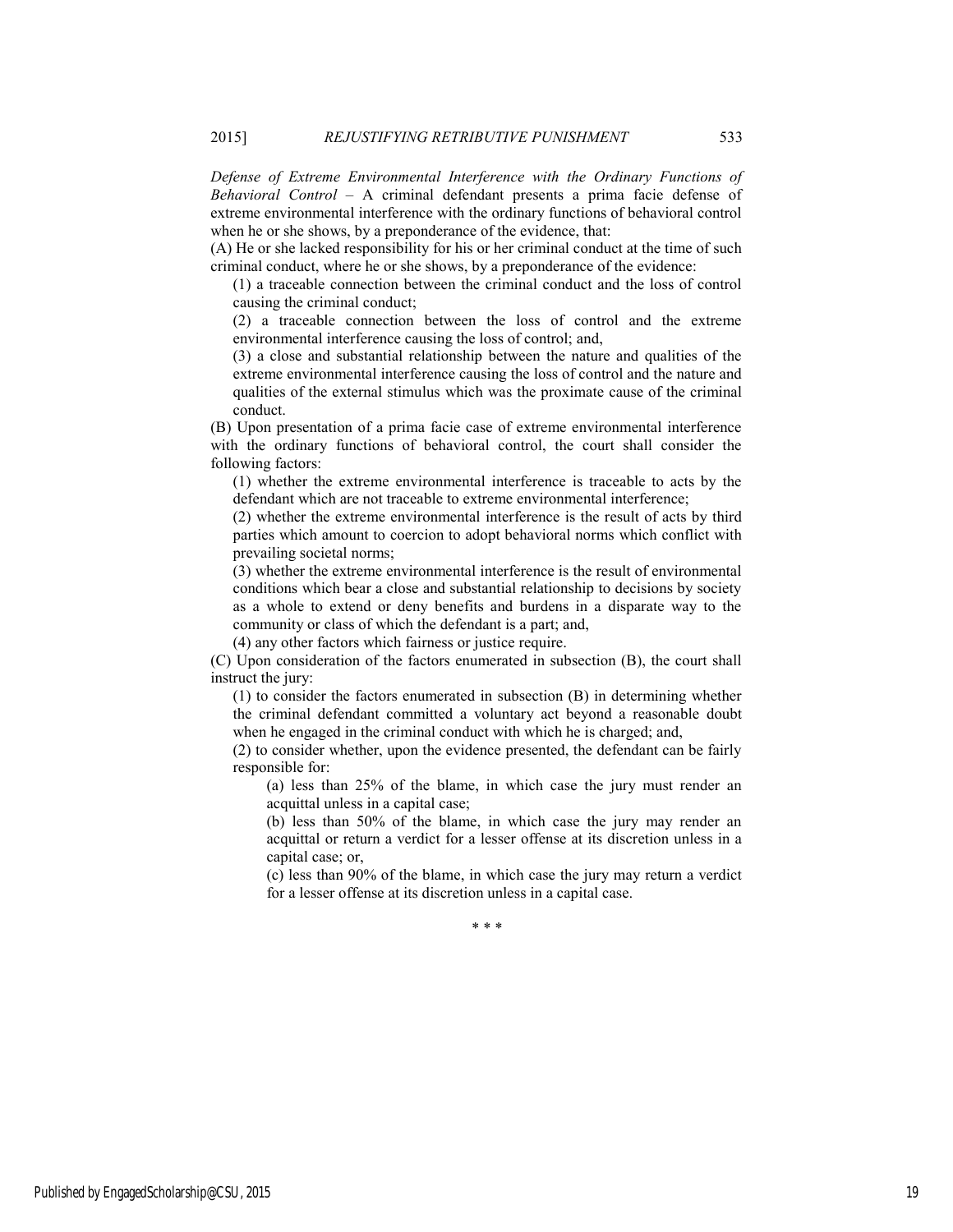#### VI. ANALYZING AND JUSTIFYING THE MODEL STATUTE

Part V walks the reader through the model statute proposed above. Each section and subsection of the statute is explained, tied to discredited classical theories, contemporary neuroscientific discoveries, or the philosophical controversies surrounding punishment in a materialistic world, as appropriate. Part V will proceed section by section.

#### *A. Title: "Defense of Extreme Environmental Interference with the Ordinary Functions of Behavioral Control"*

This title is intended to illustrate the difference between mere "background evidence" of the kind rejected by the United States Supreme Court in *Buchanan v. Angelone* (discussed *supra*), among other cases, and the kind of background evidence which goes directly to a determination of criminal agency.<sup>94</sup>

Professor Delgado first attempted to distinguish his proposed defense based on "extreme environmental deprivation" from the colloquialistic "Rotten Social Background" defense *articulated* by Judge Bazelon in *United States v. Alexander* but actually named and first raised by Murdock's defense counsel at trial in that case.<sup>95</sup>

This title goes farther, and is even more explicit in pointing out that the defense is not merely that the defendant *has* a rotten social background, but that the defendant's rotten social background was so invasive into the ordinary development and functioning of his brain that it deprived him of the ability to control and regulate his behavioral responses to external stimuli in an appropriate, and, most importantly, a non-criminal way.96 The title is syntactically designed to suggest that the *active* role is played by the environmental interference, which is, one will note, "extreme."<sup>97</sup> The defendant himself is the object of that extreme environmental

<sup>95</sup> *See supra* Part II.B; *Alexander* 471 F.2d at 960.

The term "Rotten Social Background," though wonderfully evocative, is-for that very reason—undesirable. First, it has a sinister undertone of racism or classism, suggesting that the entire stratum from which the defendant comes—his "society" of outcasts and outsiders is rotten in a way that "ordinary" society is not. Second, though related, it is thematically under inclusive in that it suggests that the only defendants who would be entitled to the benefits of the defense would come from rotten societal groups. There is no reason to exclude the economically rich from protection, as they may be just as buffeted by maltreatment, neglect, and coercive role-restriction as the so-called underclasses. Delgado's term for the same defense is likewise wanting.

 $97$  I submit that the title provided—extreme environmental interference with the ordinary functions of behavior control—describes exactly what is going on, rather than illustrating it prettily (if the reader will pardon the expression). The extreme environmental deprivation needs to be much, much more than that alone. To be a plausible novel defense it must justify itself by insisting that the novel aspect (the defense based on environmental causation) be intimately, clearly, closely linked to the classical, well-grounded part (the defense of irresponsibility). All of this goes to the rejustification of retributivism discussed above.

Compare Buchanan v. Angelone, 522 U.S. 269, 273-74 (reasoning that defendant's "uncontrollable" impulse to drink alcohol, a habit that often resulted in bad behavior, was not sufficiently "uncontrollable" to merit irresponsibility mitigation), *with Alexander*, 471 F.2d at 957 (Bazelon, C.J., dissenting) (tracing a troubling connection between some specific events in the defendant's early life and the specific events—the racial slurs—that led to the murder). *But see* Jayaraman, *supra* note 25, at 330-31 (considering the evidentiary problematic of proving specific prior events leading to the instant bad act).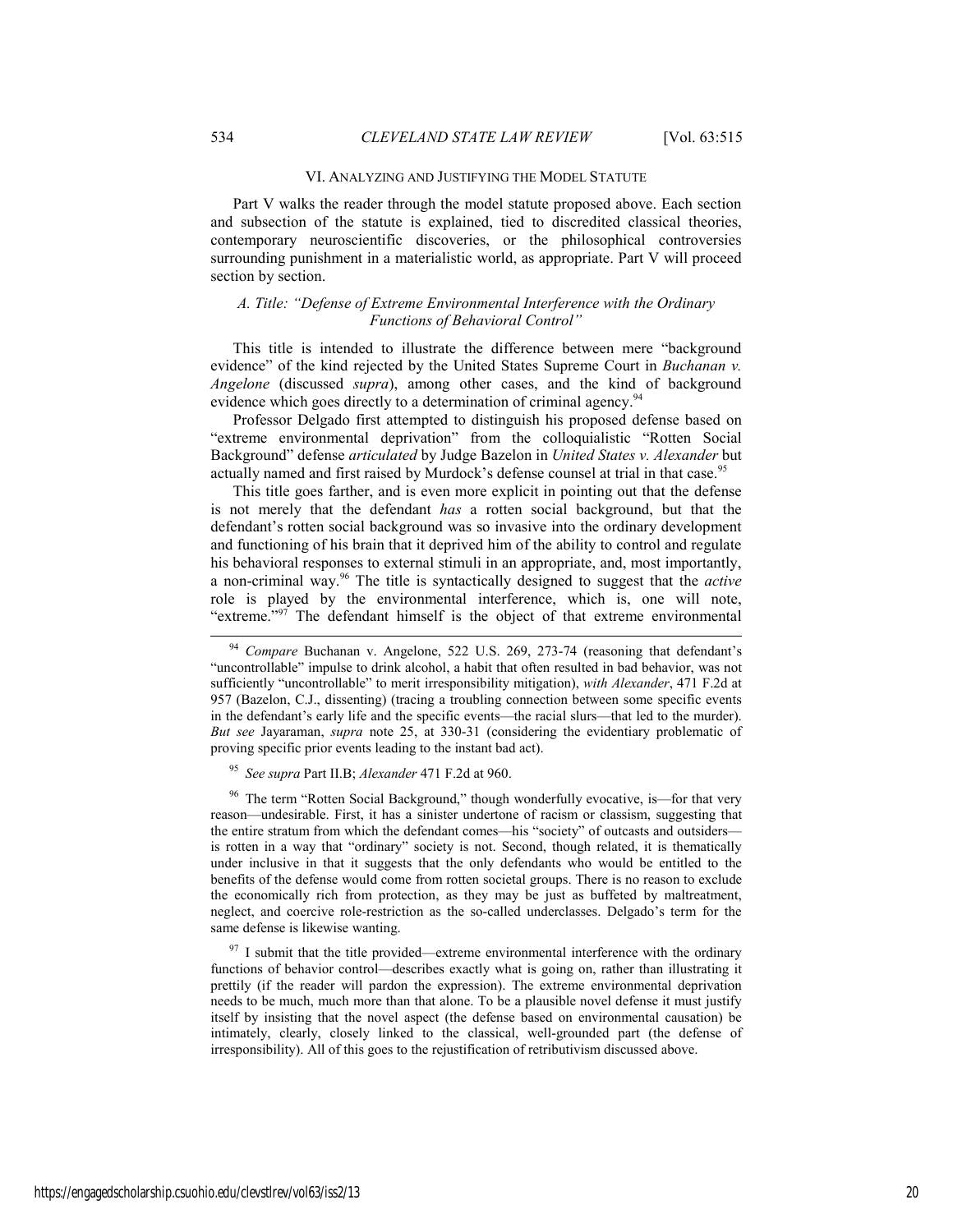justice. $98$ 

interference, rather than a willing co-participant. This phraseology sets the stage for the rest of the statute, and begins the integration of retributive punishment into the neuroscientifically-supported materialistic worldview that, as explained above,

#### *B. Opening Clause*

seriously undermines the traditional justifications underpinning classical retributive

"A criminal defendant presents a prima facie defense of extreme environmental interference with the ordinary functions of behavioral control when he or she shows, by a preponderance of the evidence, that:"

The opening clause of the statute is intended to set out the preliminary evidentiary burden the defendant must meet. There are several important points to consider.

First, when the defendant satisfies section A (discussed *infra*), he presents a prima facie case. Thus, having done so successfully, he will operate under sections B and C (also discussed *infra*) of the statute *unless* the prosecution is able to rebut the prima facie case by showing that the defendant has failed to meet his burden to show all of the elements set forth in subsections 1 through 3 of section A. This allows the prosecution to produce evidence demonstrating, for instance, that the relationship between the defendant's conduct and the extreme environmental deprivation allegedly suffered is too attenuated, or not shown by a preponderance of the evidence, to satisfy section A. However, this would only be possible, or necessary, *after* the defendant had presented her prima facie case. Burden shifting statutes of this kind are both common and effective.<sup>99</sup>

Second, as touched on in the preceding paragraph, the defendant must make the requisite showing under section A by a *preponderance* of the evidence. This is a common technique in criminal proceedings, $100$  as generally the only occasion when the standard is "beyond a reasonable doubt" is on the question of actual guilt.<sup>101</sup> A preponderance standard, I submit, creates a fair and equitable balance between defendant and prosecution.

A defendant who can show, with respect to each subsection under section A, that he suffered extreme environmental interference with the ordinary functions of behavioral control, should be permitted to proceed to section B (discussed *infra*), whereas a defendant who is unable to make the requisite showing, again with respect to *every* element of section A, should be denied the right to make a Rotten Social Background claim, as, if it is not more likely than not that he suffered such extensive and extreme environmental deprivation as to be deprived of the ordinary and normal ability to control his behavioral responses to environmental stimuli, his situation is not as strongly related to the re-justifications of retributive punishment discussed

<sup>101</sup> *Id.* 

 <sup>98</sup> *See supra* Part II.C.

<sup>99</sup> *See* McDonnell Douglas Corp. v. Green, 411 U.S. 792, 802 (1973) (setting up a burden shifting test for employment discrimination actions); State v. Burnside, 797 N.E.2d 71, 75 (Ohio 2003) (setting up a burden shifting test for the admissibility of BAC test results).

<sup>100</sup> Lockhart v. Nelson, 488 U.S. 33, 35 (1988).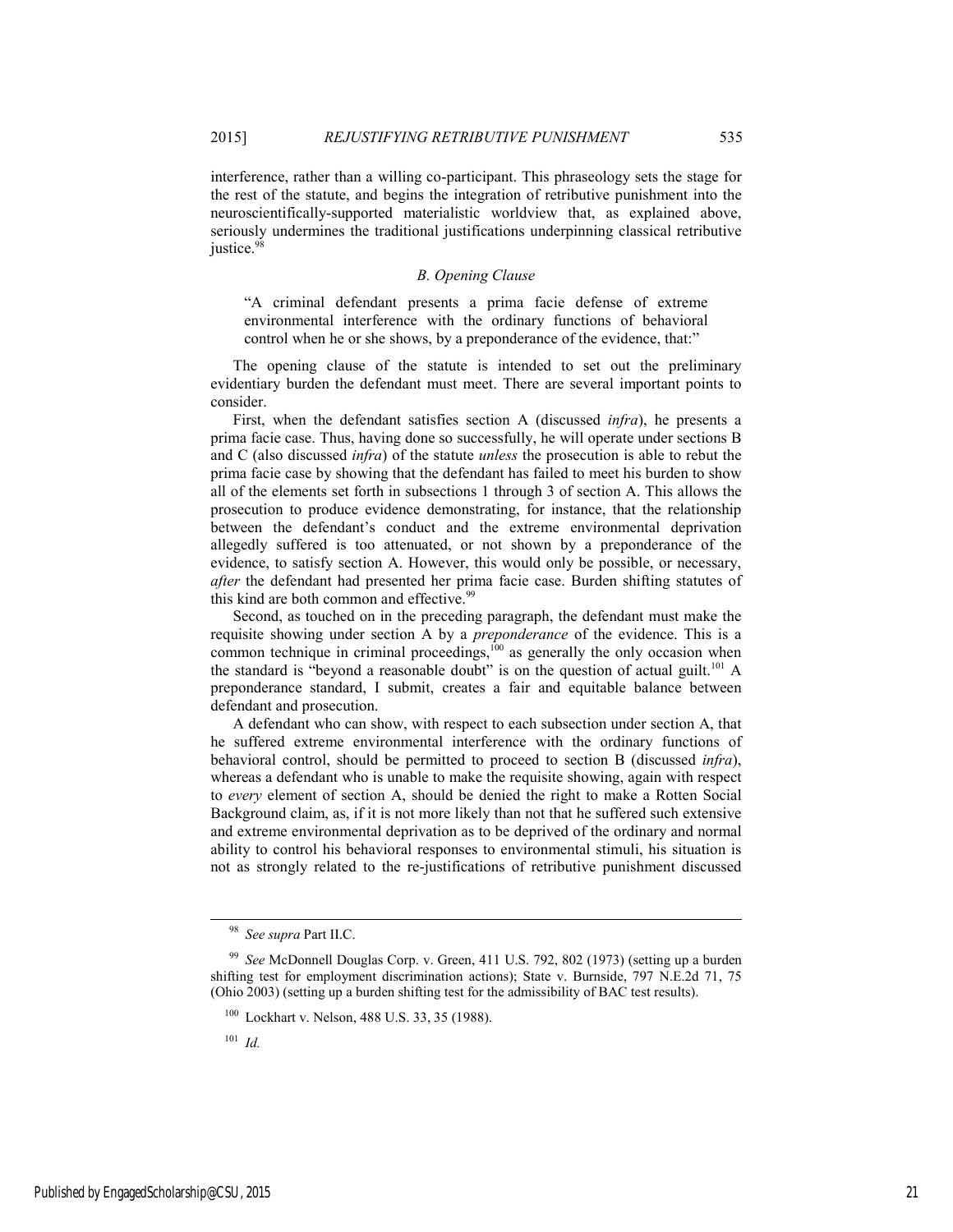above.102 That is, if he is unable to show by a preponderance of the evidence that he had limited or circumscribed responsibility, then he is not really deserving of a defense justified in part by an expansion of retributive ideas allowed by an increased focus on utility and efficiency.<sup>103</sup> If he has not been deprived, there is no need to consider the utility of attributing to him a level of mental responsibility, which may not, in fact, be commensurate with his actual situation.

Determination of whether or not the defendant has met the requisite burden is probably most effective as within the discretion of the trial court, and reviewable as a matter of fact.<sup>104</sup> Sufficiently convincing trial counsel might be able to summon the empathy and pity of a jury more effectively than she could sway an impartial judge whose role is only to ensure that each and every element of section A has been met by a preponderance of the evidence. Additionally, jury-determination of the question would unduly extend the length of trial and the complexity of the decisions left to the jury.

#### *C. Section A*

The purpose of this section is to restrict the kinds of extreme environmental deprivation that activate the defense exclusively to those that have a close relation to the crime charged. Thus, beginning with the opening clause of section A, the statute requires the defendant to show that he lacked responsibility *at the time of the criminal conduct*. 105 This begins the thematic framework of the entire section because it requires the defendant to connect the extreme environmental interference he alleges he suffered to the actual crime he in fact later committed.<sup>106</sup>

Subsection 1 continues this trend. Subsection 1 requires the defendant to show a traceable connection between the criminal conduct of which he has been charged with committing and the loss of control or responsibility he claims to have suffered *at the time* (as required by the opening clause of section A). It is submitted that requiring only a traceable connection eliminates some of the evidentiary concerns raised by other scholars and commentators dealing with the problematics of the Rotten Social Background defense.<sup>107</sup> The inclusive "and" in subsection 2, however, raises the burden again, thereby making up for the previous lowering of the burden of showing a connection between conduct and loss or lack of control.

Subsection 2 then requires the defendant to show an additional traceable connection between the loss of control (which was shown in subsection 1 to itself have a traceable connection to the criminal act committed) and the extreme environmental interference alleged to have been suffered. As with subsection 1, requiring the connection to be traceable, as opposed to "close and substantial" or

<sup>103</sup> *Id.*

 <sup>102</sup> *See supra* Part II.C.

<sup>&</sup>lt;sup>104</sup> Thus, like evidentiary rulings and other non-dispositive trial-level decisions, the trial judge, who is present to view the demeanor of the witnesses and the peculiar and specific quality of the evidence, is entitled to some deference from a reviewing court, but not when that discretion is abused.

<sup>105</sup> *See* Delgado, *Myth*, *supra* note 25, at 896; Delgado, *Wretched*, *supra* note 24, at 14.

<sup>106</sup> *See infra* Part V.D.-E.

<sup>107</sup> *E.g.*, Robinson, *supra* note 25; Luna, *supra* note 25; Jayaraman, *supra* note 25.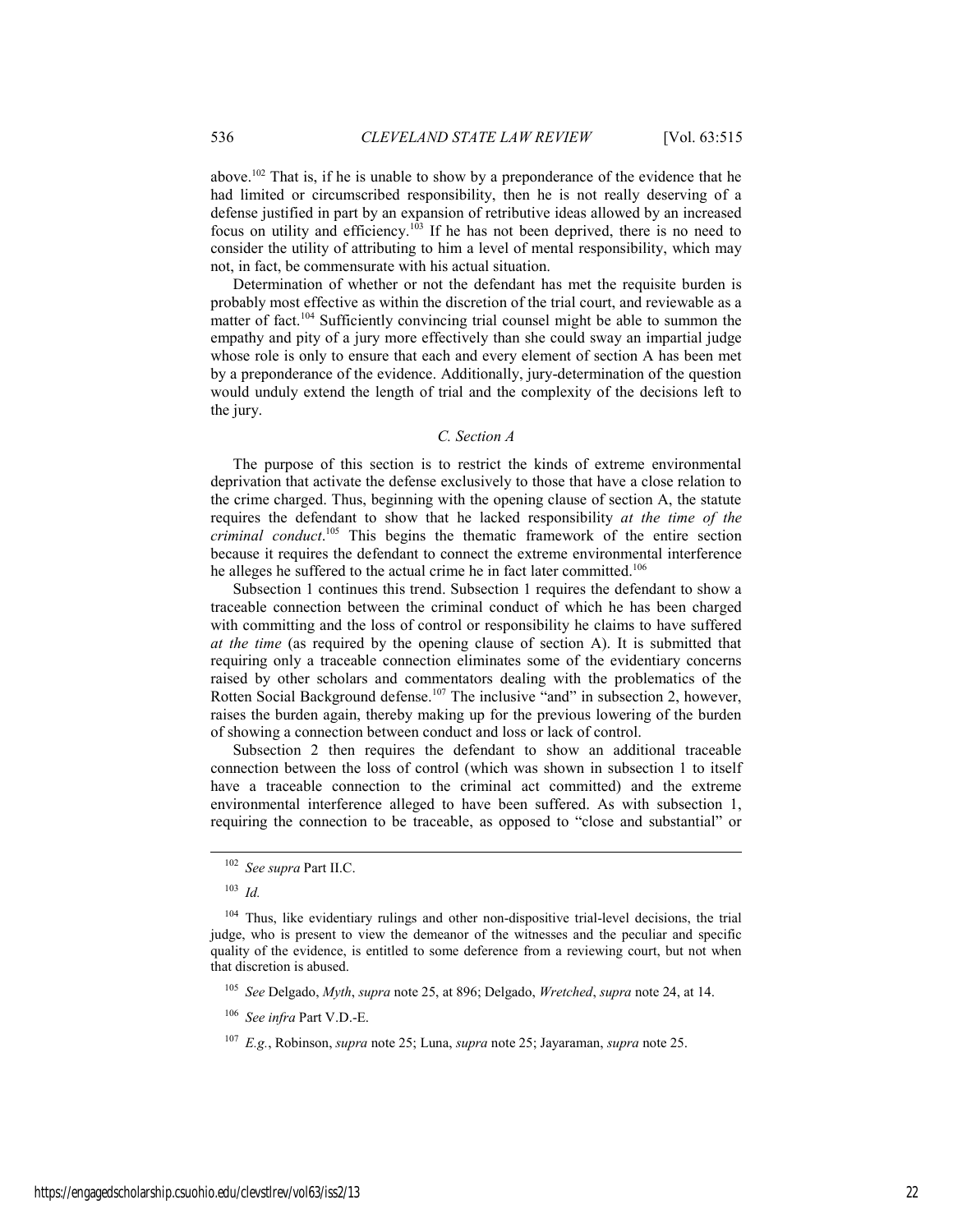"directly related" or even "proximately caused" makes up for the evidentiary burden of proving that the defendant, who may well be a middle-aged man (as the statute contemplates no restrictions on age or temporal distance), suffered deprivations in a childhood three or four decades past.<sup>108</sup>

Yet, as noted above, the inclusive "and" and the end of subsection 2 makes it possible for a prime facie case to be presented only when the defendant has met all three separate showings by a preponderance of the evidence. Thus, while meeting any given one of the elements may be relatively easy (especially when compared to the difficulties of meeting the elements of an insanity defense, or even of an Model Penal Code extreme emotional disturbance mitigation defense) the burden of meeting all three at once is relatively high. Therefore, most defendants will be excluded from protection under the defense.<sup>109</sup> Only those who have been so traumatized as to be able to separately meet all of the elements of section A will be permitted to move on to section B.

Finally, subsection 3 completes the requisite evidentiary burden for a prima facie case. Subsection 3 is the only subsection that requires the defendant to show a "close and substantial" relationship. This is because it is beneficial to restrict the defense not only to defendants who are able to meet the traceable connection burden between the criminal act committed and the environmental deprivations suffered, but also the defendants who can clearly show that the external stimulus presented, to which the criminal act committed was an uncontrollable response, is related in a clear and direct way to the kinds of deprivations suffered originally.<sup>110</sup>

A pair of examples will help to illustrate the importance of this point. Imagine two non-white, low-income defendants, both of whom have been charged with assault with a deadly weapon, and both of whom have satisfied subsections 1 and 2 of section A. Both defendants were neglected by their parents in early childhood, both were exposed to domestic violence, drug abuse, violent criminal behavior, and constant deception and manipulation. Both were constantly harassed by the police, and were involved in racially motivated attacks on them personally. One has been charged, almost like Murdock in *United States v. Alexander*, with shooting a white police officer who performed a questionable stop-and-frisk that culminated in a fistfight and a brief exchange of gunfire when the officer found a small pistol on the defendant's person.

Such a defendant could potentially meet the burden required by subsection 3 of section A. The second defendant robbed an elderly neighbor at gunpoint. He could

<sup>&</sup>lt;sup>108</sup> As some commentators have noted, the complexities of the inner working of the mind will in many cases defy comprehensive understanding and yet, contemporaneously, will permit a huge number of probable sources for any given set of behaviors, whether desirable or undesirable.

<sup>&</sup>lt;sup>109</sup> That is, most defendants will not be able to show either that the environmental influence was sufficiently extreme, given the evidentiary problems involved, or will not be able to show that the connection between the extreme environmental interference and the later behavior is sufficiently close to merit protection under the defense. It bears mentioning again that this is less a defense for the extremely poor and more a defense for the extremely maladjusted.

<sup>110</sup> Thus mitigating one of Judge Bazelon's original concerns in *Alexander*. *See* United States v. Alexander, 471 F.2d 923, 962-65 (D.C. Cir. 1973) (Bazelon, C.J., dissenting) (worrying that any expansion in this context of the irresponsibility defenses would either have to be arbitrarily restricted or could potentially encompass almost every criminal actor).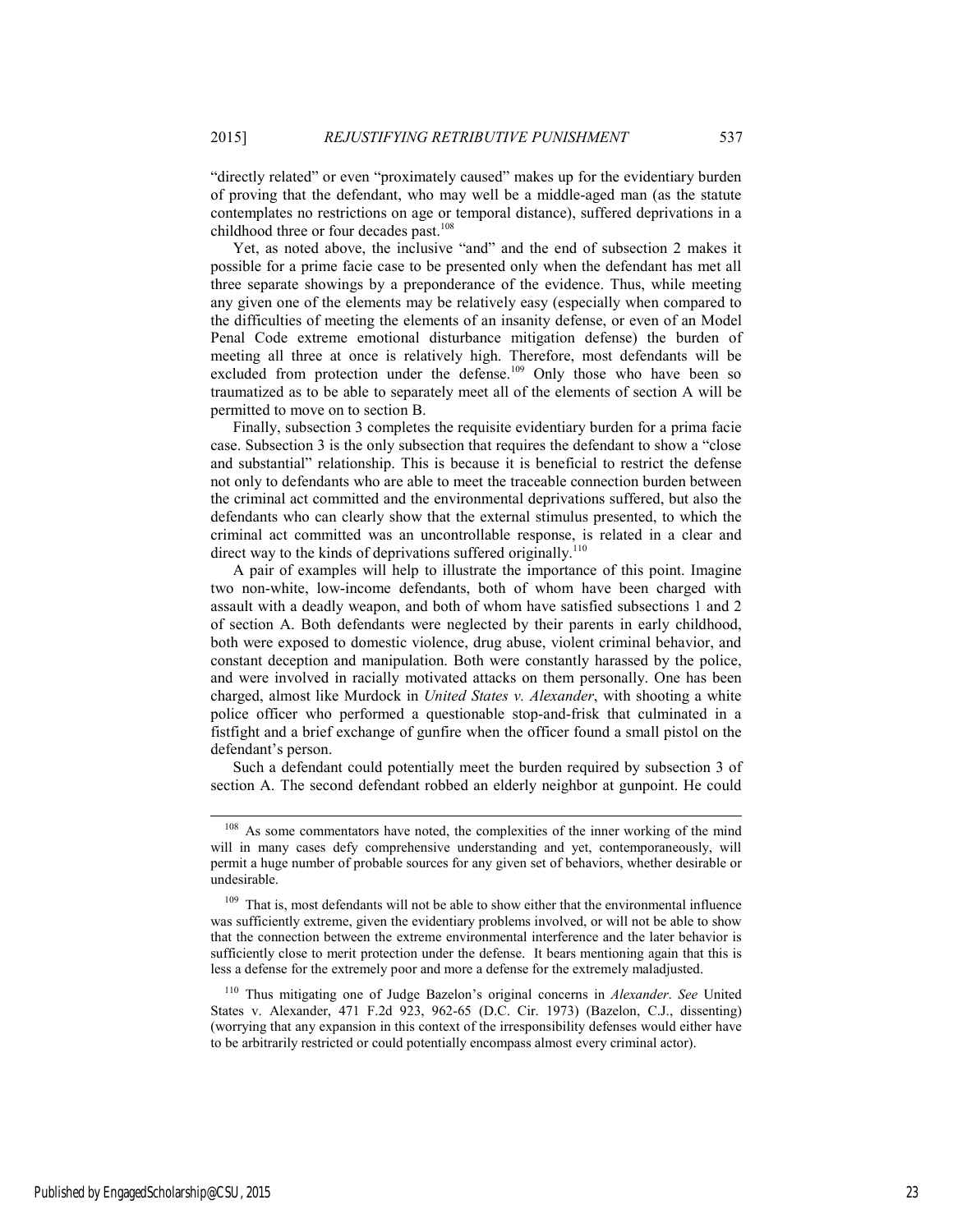probably not meet the burden in subsection 3. The purpose of the statute is not to create an excuse for every impulsive criminal act committed by every person who might have been mistreated as a child, but rather to allow some defendants who, when confronted with stimuli very similar to those with which they had been tormented throughout early life, act out of uncontrollable fear and anger driven by the amygdala111 (discussed *supra*) and without sufficient (or any) control from the rational, behavior-modulating prefrontal cortex.<sup>112</sup>

#### *D. Section B*

The purpose of this section is to provide a *judicial* basis for evaluating the merits of the prima facie case before the jury is instructed on the proper factual considerations (as set forth in section C). Thus, the defendant, at this stage, will have presented a prima facie case and the state will have attempted (but, presumably, failed) to rebut one or all of the elements of section A. The merits of this framework merit some discussion.

Subsection 1 essentially mandates that the court consider whether the evidence suggests that the extreme environmental interference is traceable to the defendant's own behavior. This is analogous to the Model Penal Code's arrangement for duress, where the defense is unavailable to a defendant who negligently placed himself in a situation that foreseeably led to his being subjected to duress. Thus, subsection 1 prevents easy manipulation of the defense, as a defendant who has foreseeably caused his own extreme environmental interference (i.e. the element or stimuli from the environment that is disrupting the defendant's ability to make meaningful, socially acceptable choices is the defendant *himself*) will not be protected.

This is reconcilable with a philosophical position based on and supported by materialist neuroscience as long as the re-justification of retributive punishment set forth above is assumed present. This section, under that view, distinguishes between unverifiable free will attributions that are not socially beneficial (i.e. that have little utility) and those that do. Thus, a defendant who has foreseeably, even if deterministically, undermined his own position is not protected, while one who has unintentionally, even if deterministically, been undermined, is protected by the statute.<sup>113</sup>

Section 2 goes in the opposite direction. This section is intended to permit judicial consideration of outside interference *not* coming from the defendant's own acts which, if present, would make irresponsibility *more* likely.114 This is analogous

 <sup>111</sup> *See supra* note 52.

<sup>112</sup> *See* CARTER, MAPPING, *supra* note 29, at 93-97.

<sup>&</sup>lt;sup>113</sup> This, again, is one of the many areas of practical consideration made possible only through rejustifying retributivism on utilitarian grounds. When free will attributions advance the good of society as a whole, they may be made even if empirically questionable.

<sup>114</sup> *See* Michael Corrado, *Addiction and Causation*, 37 SAN DIEGO L. REV. 913, 942 (2000).

There are two sorts of thing to be said, then, about the subjective irrationality explanation of addiction. The first is that if the addict did systematically draw the wrong practical conclusions from his beliefs and desires, he might be entitled to an excuse. But it would not be because of the difficulty of doing otherwise, which after all is what we are trying to capture here. It would be because of a kind of insanity or incompetence. The second response is that that condition does not fit very well with our picture of addiction; the addict is not a bumbling, helpless wanderer who can't fit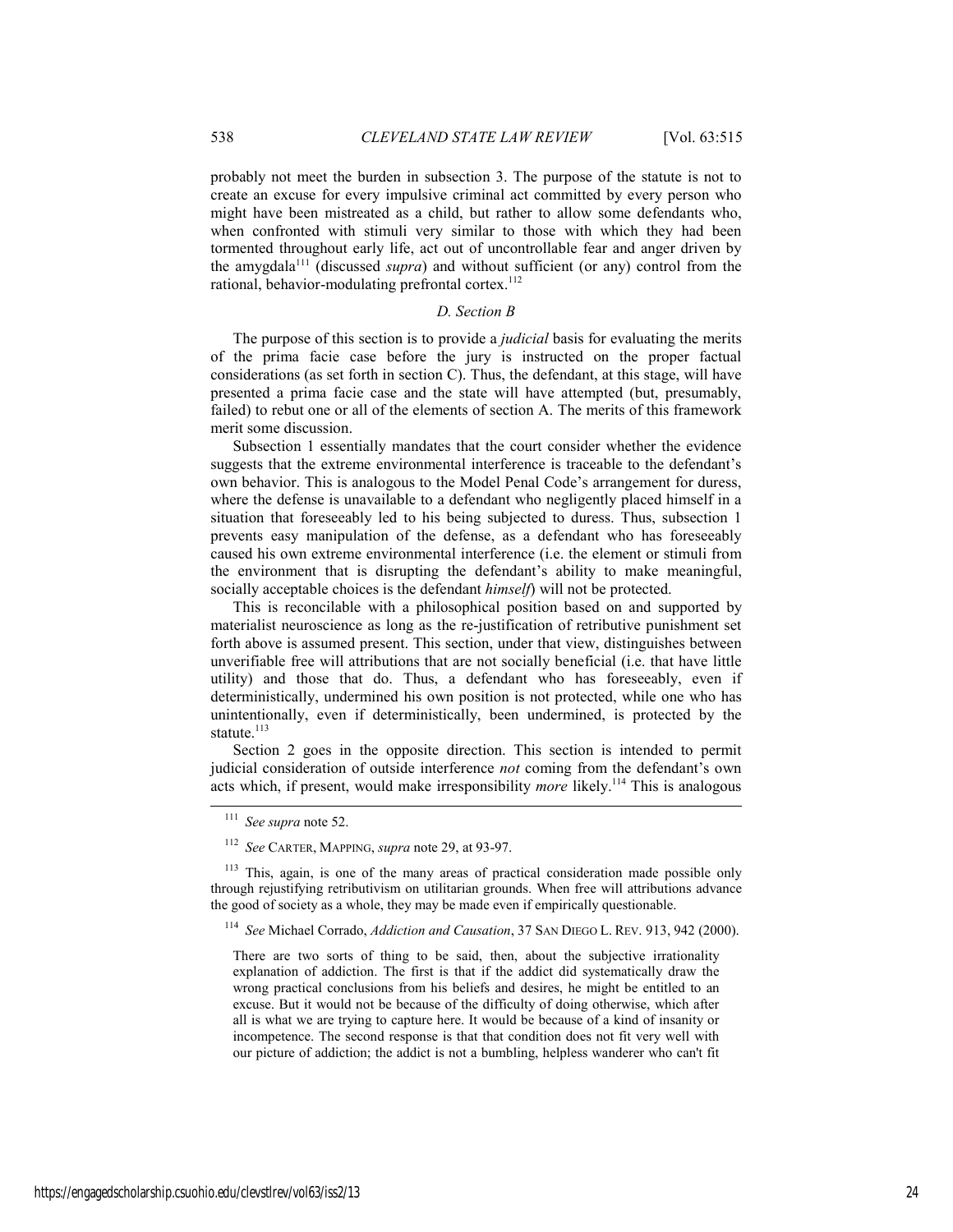to the American Legal Institute's Model Penal Code requirement for duress—the criminal act done by the defendant must have been the result of pressure from a third party.

Section 3 looks to society as whole, and seeks to determine whether it is the inherent imbalances in resource availability, job opportunities, education, and so on, that have created the environmental interference.<sup>115</sup> To the extent that this is so, the judicial decision should weigh more heavily toward a finding of irresponsibility.

Section 4 brings any other noteworthy factors about the specific defendant within the purview of the defense. This section permits a case-by-case appraisal of the degree to which the environment at issue interfered with the defendant at issue. By opening up this avenue of inquiry, the judiciary will be made freer to *disregard* the borderlands of the doctrine at the discretion of the individual judge. Because all of these considerations are evidentiary rulings, they will be reviewed for an abuse of discretion. Ideally, this will allow more willing participation in the statutory scheme, as judges will not feel pressured unduly to be lenient. This is especially important where state judges are elected, and may have to deal with pressures from the electorate to be "tough on crime."

#### *E. Section C*

Section C is presented as the most humble preliminary suggestion for attributing and apportioning blame. The proffered numbers are intended more to suggest a baseline matrix from which more precise numbers can be developed. Its inspiration is the apportionment of blame often carried out in comparative-negligence states.

While the specific numbers are negotiable in fact, in theory their purpose is to permit a jury-decision about the degree to which society, as represented by the jurors, should be held accountable for the actions—to whatever extent decided—of the accused.

#### VII. CONCLUDING REMARKS

The philosophical transformation above is presented as a possible route out of the quagmire that has trapped the RSB discussion. Similarly, the statute proposed above is not intended as a drafting guide for state or federal legislators, but rather a secondary, additional route for leaving the ultra-theoretical realm heretofore the location of RSB discussion, and moving to a more concrete, particularized locale. This, after all, is the most important thing, for we cannot any longer simply brush aside RSB, or other, like defenses. We must be clear on why we reject them—if we do—clear on why we accept them—if we do—and clear on what we want, and what we can get, from a vision of the criminal law in a world where neuroscience has circumscribed free will. The stakes are higher than only brief thought on the issue would suggest. For behind the philosophical dispute lies an actual dispute between society and its individual members, between the State and its citizens, and between the two poles of human feeling, revenge and forgiveness. If we succeed, we can begin to ensure that all humans are given a fair shake. If we fail, we will set up a

*Id.* 

l

his actions to his desires. Addictive behavior, however destructive, is purposeful and often efficient in satisfying the addict's immediate desires.

<sup>115</sup> Delgado, *Wretched*, *supra* note 24, at 11, 14.